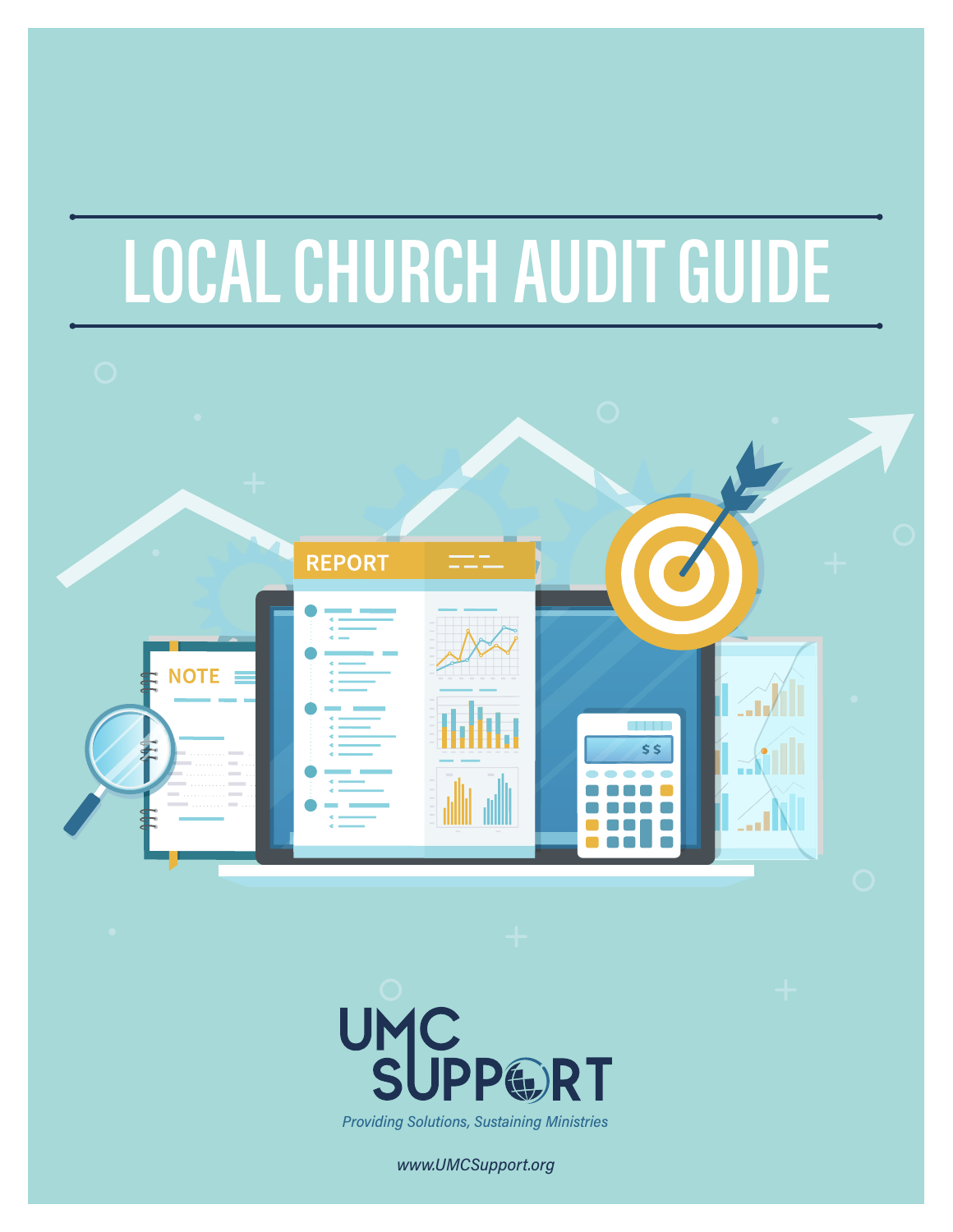This booklet is given to you as a service of the Committee on Audit and Review of the General Council on Finance and Administration of The United Methodist Church (GCFA). We hope you will find it useful. If you have concerns or suggestions, please contact us at:

> General Council on Finance and Administration 1 Music Circle North Nashville, TN 37203

Main Phone Number: (615) 329‐3393 Toll Free Number: (866) 367‐4232 Fax: (615) 329‐3394 Email: gcfa@gcfa.org

#### DISCLAIMER

The General Council on Finance and Administration and the Committee on Audit and Review are not responsible for the conduct of local church audits, nor do they provide legal or financial advice to local churches through this booklet. Local churches should seek assistance and advice from their local advisors when specific issues arise. This booklet is provided to you as a service; it should be used to increase the knowledge of auditing principles within your local church, including the understanding of why audits should be conducted and the uses to which they can be applied to local church officials.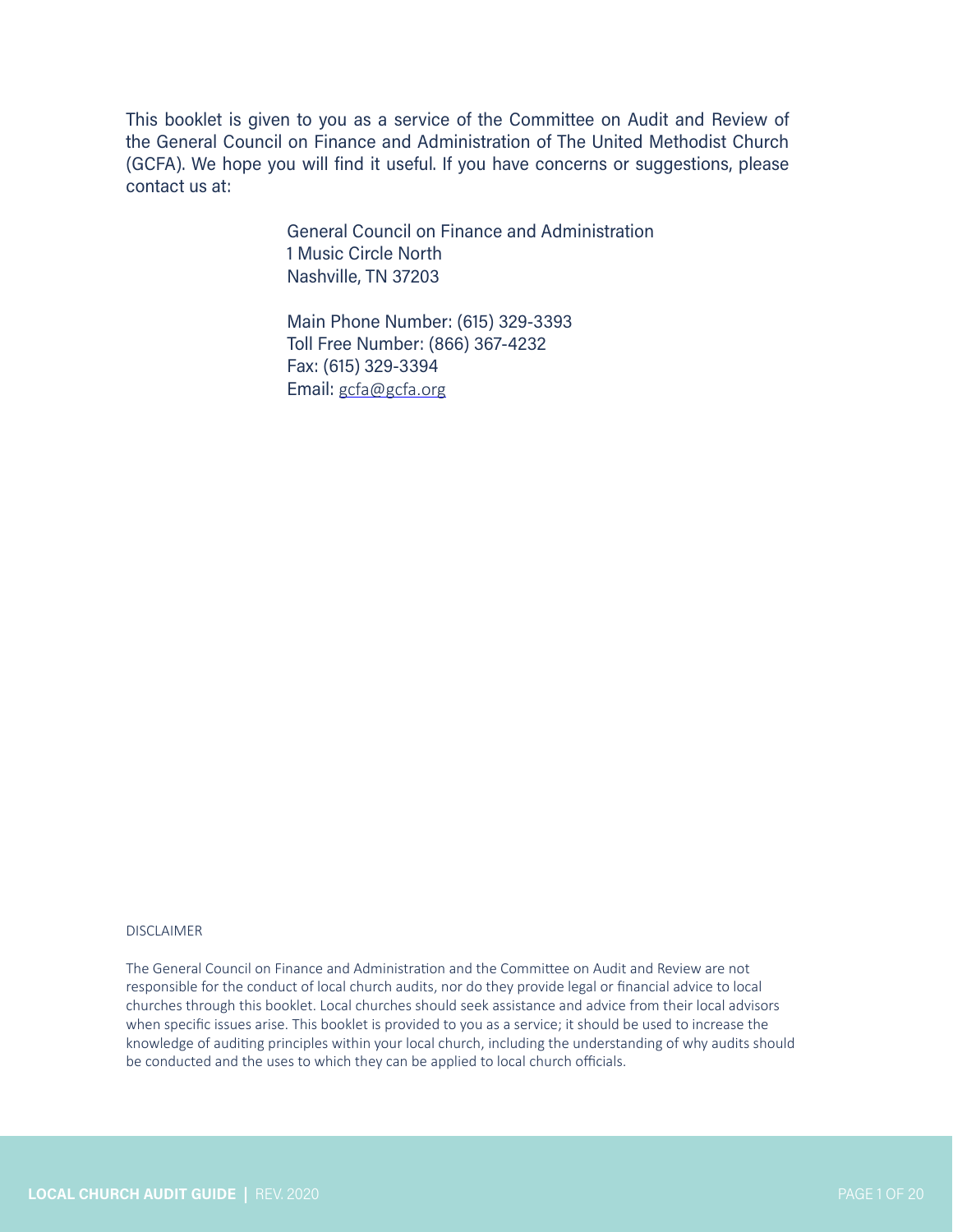## **TABLE OF CONTENTS**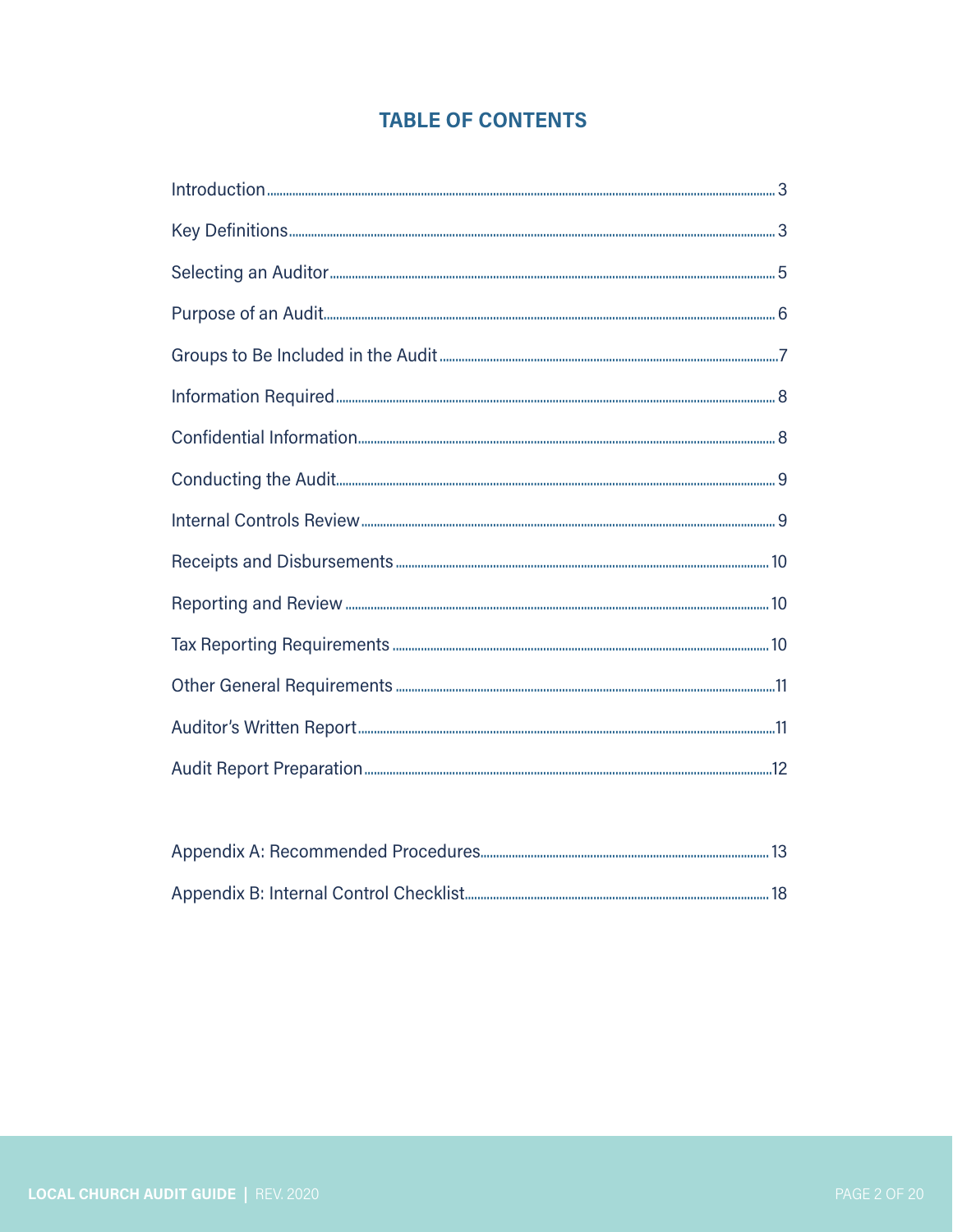## LOCAL CHURCH AUDIT GUIDE

*Fifth Edition*

#### **INTRODUCTION**

The United Methodist *Book of Discipline (the "Discipline")* assigns the responsibility for the annual audit of financial records to the committee on finance. The committee "shall make provisions for an annual audit of the financial statements of the local church and all its organizations and accounts. The committee shall make a full and complete report to the annual charge conference" (¶258.4d). The purpose of this audit guide is to assist the committee in its work.

## **KEY DEFINITIONS**

**A local church audit –** an independent evaluation of the financial reports and records of the internal controls of the local church by a qualified person or persons for the purpose of reasonably verifying the reliability of financial reporting, determining whether assets are being safeguarded, and whether the law, the *Discipline*, and policies and procedures are being complied with.

**Audit –** the term is used in the *Discipline*, is meant to be a process that provides reasonable assurance that good stewardship is being used in handling and accounting for the funds and other assets of the local church. The ultimate goals of the audit include:

- • *Protection for the persons the local church elects to offices of financial responsibility from unwarranted charges of careless or improper handling of funds;*
- • *Trust and confidence of the financial supporters of the church in the way their money is being accounted for (trust and confidence lead to improved patterns of financial support);*
- • *Fiscal responsibility to assure that through turnover in personnel there will be continuity in accountability and transparency; and*
- • *Assurance that gifts made to the church with restrictions attached are consistently administered in accordance with the donors' instructions and to provide checks and balances for funds received and expended.*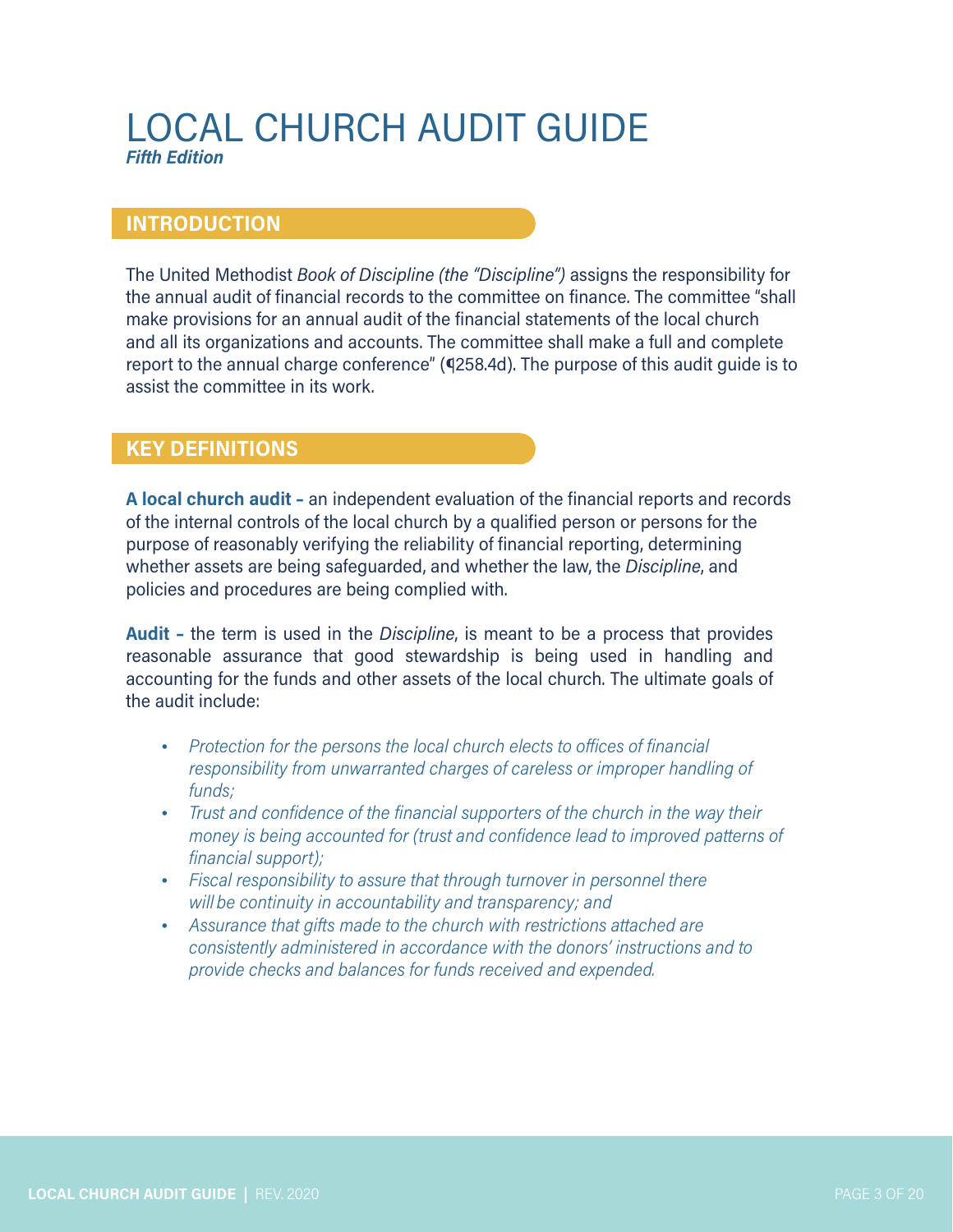**Independent audit –** The *Discipline* states the need for independence on the part of those conducting the annual audit. Independent means that the auditor must not be subject to control or influence by anyone who has responsibility for the financial accounts and records of the local church. There should not be even the appearance of a relationship that may dilute the perception of the independence of the auditor. An independent auditor is one who is unrelated to those with financial responsibilities in the church. If a CPA or accounting firm is chosen, the firm should be unrelated and separate from those with financial responsibilities in the church.

**Internal controls –** policies and procedures that are followed to help minimize financial risks by helping to deter potential fraud, detect errors or omissions and protect innocent workers.

**Internal control policy -** a policy prepared for a church that documents the processes and procedures to be followed to help safeguard the financial assets of the church.

**Net assets without donor restrictions** – net assets that are not subject to donorimposed restrictions and may be expended for any purpose in performing the primary objectives of the church. These net assets may be used at the discretion of church leadership. Net assets with donor restrictions may be further classified with the following sub-classifications:

- • *Invested in Property and Equipment represents net assets invested in property and equipment, net of accumulated depreciation.*
- *Designated assets that have been voted by the local church's governing board, such as its church, council or equivalent body, to be used for a particular purpose. Because the stipulation for its particular use was made by the church itself, that stipulation (or designation) can be changed by the action of the body that put it in place.*
- *Undesignated represents the cumulative net assets without donor restrictions excluding those net assets invested in property and equipment and designated for specific activities.*

**Net assets with donor restrictions** – net assets subject to stipulations imposed by donors and grantors. Some donor restrictions are temporary in nature; those restrictions will be met by actions of the church or by the passage of time. Other donor restrictions are perpetual in nature, whereby the donor has stipulated the funds be maintained in perpetuity.

**Trust clause** - The Discipline **42501** states that "all properties of United Methodist local churches and other United Methodist agencies and institutions are held, in trust, for the benefit of the entire denomination, and ownership and usage of church property is subject to the Discipline." When conducting an audit, the auditor should assess any impact of ¶2501 on the information to be presented in the audited annual financial statements or in the results of other procedures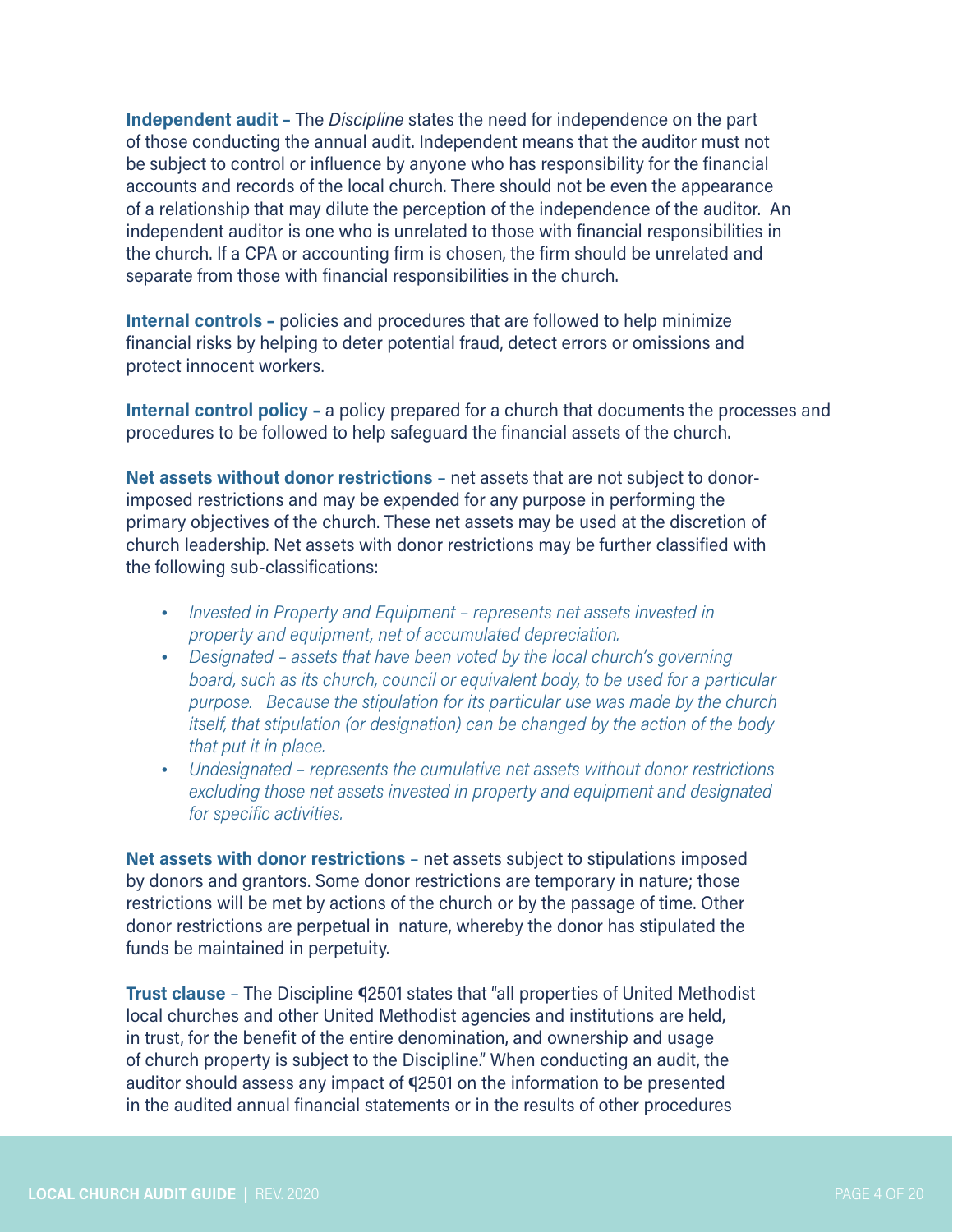performed. (Refer to recommended procedures for item 6. "Church Property" on pages 14 and 15.)

#### **SELECTING AN AUDITOR**

The type of auditor selected and the type of audit performed at each church each year will be dependent on the amount of funds received by the church. In general, the following guidelines should be used to determine the type of audit that should be performed each year as well as the type of auditor who should perform the audit (i.e. if a certified public accountant firm should be hired to perform the audit or if an independent volunteer will be adequate):

- 1. *For churches that are considered very small (e.g., those with 10 to 20 members and with minimal funding and asset balances), the processes and internal controls in place may vary greatly. For those churches, an independent qualified member of the church or other volunteer from another church can perform audit procedures and evaluate internal controls and report the results directly to the church's finance committee. The recommended procedures included in Appendix A of this guide should serve as example procedures that may be performed. Depending on the nature of the church activities and assets, many of these procedures may not be relevant and as such, may not need to be performed. In addition, other procedures may be considered necessary based on the nature and activities of each specific church. In addition to the financial transaction procedures, the auditor should assess the design of the church's internal controls (see Appendix B for an internal control checklist to be completed). While smaller churches may not have ideal internal controls in place, church leadership should work to implement internal controls in key risk areas to help ensure assets are not misappropriated or misused and errors are detected quickly.*
- 2. *For churches with less than \$500K in receipts, an independent qualified member of the church or other volunteer can perform audit procedures and evaluate internal controls and report the results directly to the church's finance committee. The recommended procedures included in Appendix A of this guide should serve as the minimum expected financial transaction procedures. Other procedures may be considered necessary based on the nature and activities of each specific church. In addition to the financial transaction procedures, the auditor should assess the design of the church's internal controls (see Appendix B for an internal control checklist to be completed).*
- 3. *For churches with between \$500K and \$1M in receipts, the recommended procedures outlined in Appendix A or a financial statement audit conducted in accordance with generally accepted auditing standards (GAAS) should be completed and reported on by an external Certified Public Accountant (CPA) every three years. If the recommended procedures are performed by the CPA, the*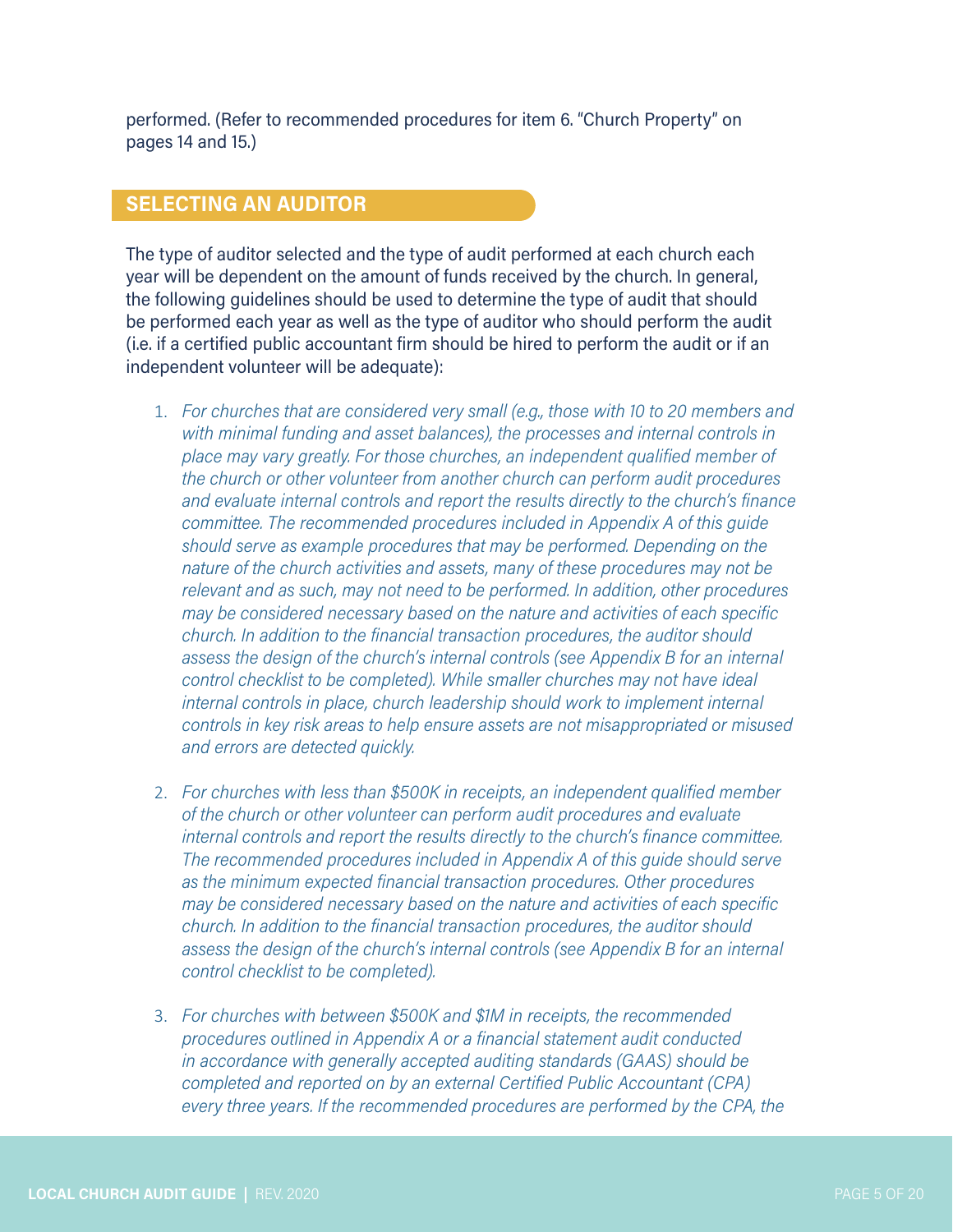*procedures would be performed as part of an Agreed Upon Procedures (AUP) engagement. As part of either type of engagement, the auditor would be expected to communicate any internal control deficiencies that are identified during the audit procedures.*

*In the alternate years, a review similar to number one in this list should be conducted. A volunteer or member of the church could perform and report on the procedures and perform the internal control evaluation.*

4. *For churches between \$1M and \$2M in receipts, a financial statement audit conducted in accordance with GAAS should be completed and reported on by an external CPA at least every two years. An agreed upon procedures engagement is not permitted in the place of the GAAS audit.*

*Similar to #2 above, in the alternate years when the GAAS audit is not performed, a volunteer or member of the church could perform and report on the recommended procedures and perform the internal control evaluation.*

5. *For churches with receipts greater than \$2M, an external financial statement audit conducted by an independent CPA in accordance with GAAS should be performed every year. Any identified internal control deficiencies should be reported by the independent CPA. An agreed upon procedures engagement is not permitted in the place of the GAAS audit.*

Each of the scope amounts included above should be calculated as the average for each of the last three fiscal years for the church. Further, the applicable procedure or audit reports should be presented within six months of the fiscal year end.

#### **THE PURPOSE OF AN AUDIT**

The purpose of an audit is the summation of the items presented below:

- • *Independently verify the reports of the treasurer(s) and financial secretary.*
- • *Follow the money and test how it is treated at different steps.*
- • *Document that donated and earned funds of the congregation have been used as stipulated by the donors.*
- • *Reviews accounting controls (systems that reduce the possibility of loss, embezzlement or errors).*
- Segregation of duties (assurances that more than one person is involved in critical *steps in handling money so that there can be checks and balances).*
- • *Reasonableness of systems and procedures in the light of all factors, including the size of the church and its budget.*
- • *Records that show donors' stipulations for the use of gifts made to the local church.*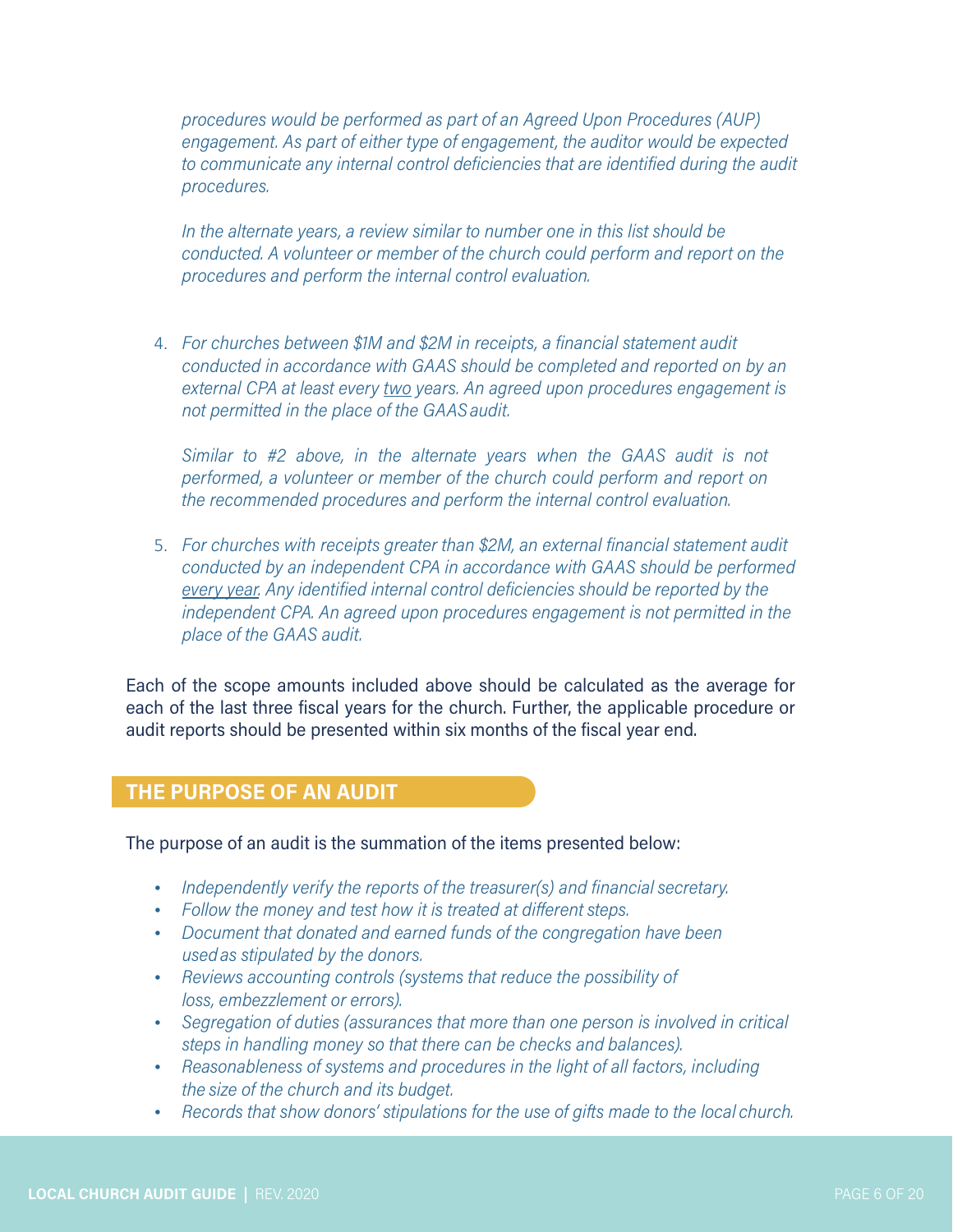It should be noted that a "review" or "compilation" performed by an independent CPA is not considered an acceptable form of an "audit." Both of these types of engagements are significantly less in scope than an audit performed in accordance with professional standards. A "review" only requires the auditor to perform inquiry and analytical procedures. Confirmation of balances and detailed testing are not performed. A "compilation" is simply the compilation of data provided by the church. No actual testing is performed. Both a "review" and "compilation" offer very limited assurance on the accuracy of the underlying financial statements. For these reasons, neither should be performed in the place of an actual audit (or the recommended procedures outlined in this guide).

In addition, the following information should be presented to the audit or finance committee of the church for their consideration:**<sup>1</sup>**

- • *Adequacy of insurance coverage.*
- • *Systems for retaining and accessing meeting minutes that have financial implications (i.e. Finance Committee, Trustees, Charge Conferences).*

A local church's unique circumstances may suggest that additional steps should be taken. It is important to document the financial processes of your particular local church.

**1** For larger churches only being subjected to a GAAS audit, these items may not be reviewed by the external financial statement auditor. If not, church leadership should review this information internally and provide it to the finance or audit committee.

#### **GROUPS TO BE INCLUDED IN THE AUDIT**

We Methodists are instructed by the *Discipline* to audit not only the financial offices of the local church, but "all its organizations…." That means that the treasuries that are to be audited include:

- • *Trustees, if their funds are held separately*
- • *Memorial Funds (if any)*
- • *Local Church Foundation or Endowment funds*
- • *All other separate treasuries or bank accounts maintained by a group using the same employer's tax identification number as the church, including, for example:*
	- o *United Methodist Men*
	- o *Pastor's discretionary fund*
	- o *United Methodist Youth fund*
	- o *Church school*
	- o *Others*

In addition, the accounts held by the United Methodist Women (UMW) at each church should be audited each year. UMW funds are different from other church offices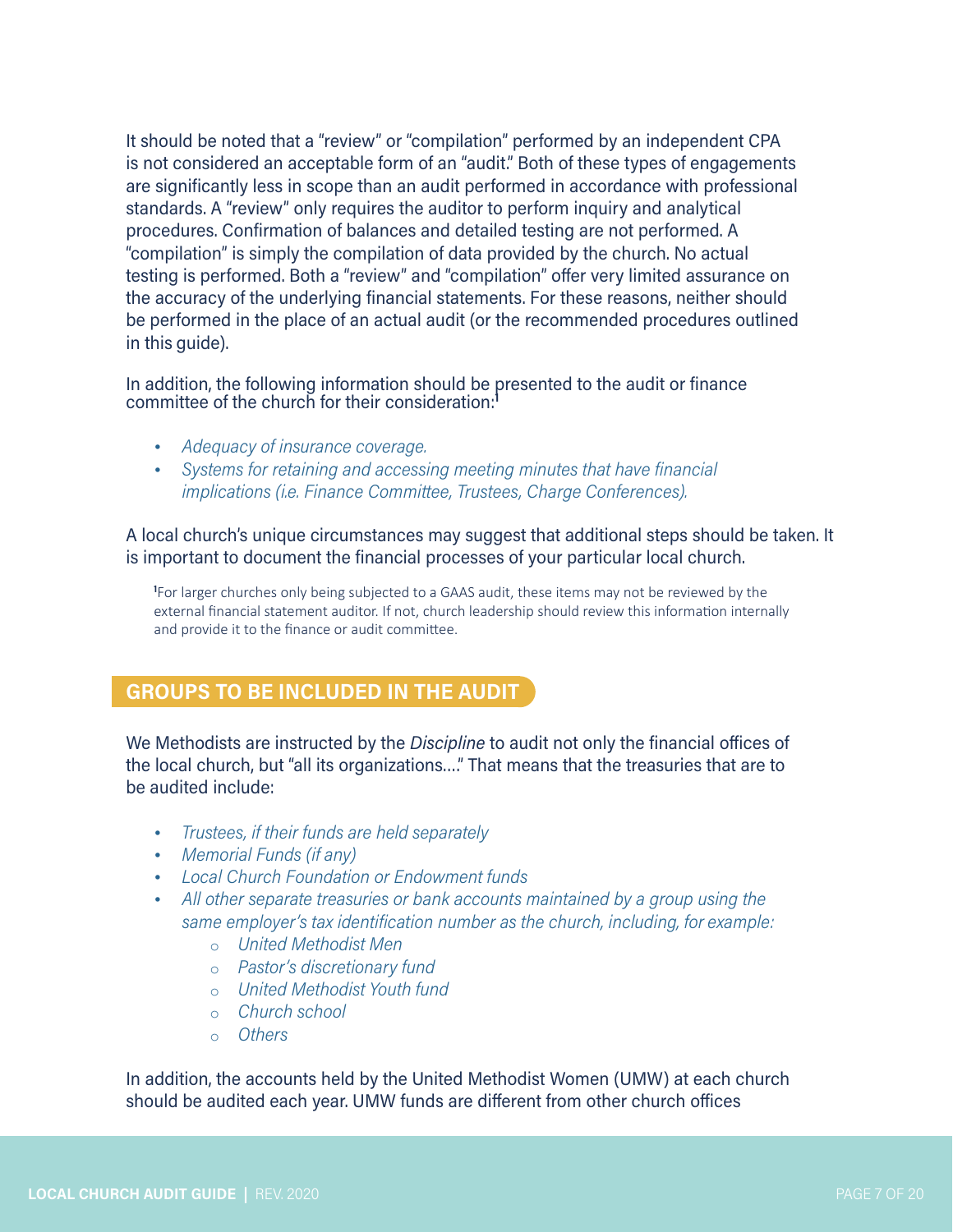in that, according to the *Discipline*, they are owned by the UMW local unit and are not owned by the local church. Consequently, the funds should not be consolidated with all other funds. The financial reporting, procedures performed, and results of procedures performed should be presented separately.

### **INFORMATION REQUIRED FOR THE AUDIT**

For audits performed by a qualified member of the church or other volunteer, the person(s) must obtain access to the following information and materials (at a minimum) during the audit:

- 1. *Copies of all church policies and procedures related to finance and treasury functions and copies of minutes approving those policies.*
- 2. *Copies of all minutes from the finance committee, the trustees, the administrative board, the previous charge conference(s), and any other entity listed on the prior page.*
- 3. *Listing of all bank and investment accounts, including the person authorized to sign on each, and including any special use accounts under the control of the pastor(s) and in the name of the church.*
- 4. *All financial statements for each month of the year, plus December of the prior year and January of the subsequent year (a fourteen month period).*
- 5. *Bank and investment account statements for the same period.*
- 6. *Bank reconciliations for that same period.*
- 7. *Original books of entry, which will be the general and subsidiary journals; for those books that are computerized, a print‐out of all transactions by account for the entire year.*
- 8. *All paid invoices, payroll data and files (including 941's, year‐end W‐2's, 1099's and transmittal forms), income transmittals and deposit records for the 14-month period.*
- 9. *The Financial Secretary's records and other income records for the same period.*
- 10. *Access to the deeds and other related supporting documentation for all real property owned by the church.*

For audits performed by an independent external auditor, similar information will be requested.

## **CONFIDENTIAL INFORMATION**

The person(s) conducting the audit may obtain access to confidential information and must treat that information accordingly. The auditor's work papers may contain confidential information. These work papers as well as all financial records should be retained for at least seven years in a secure, limited access, storage area.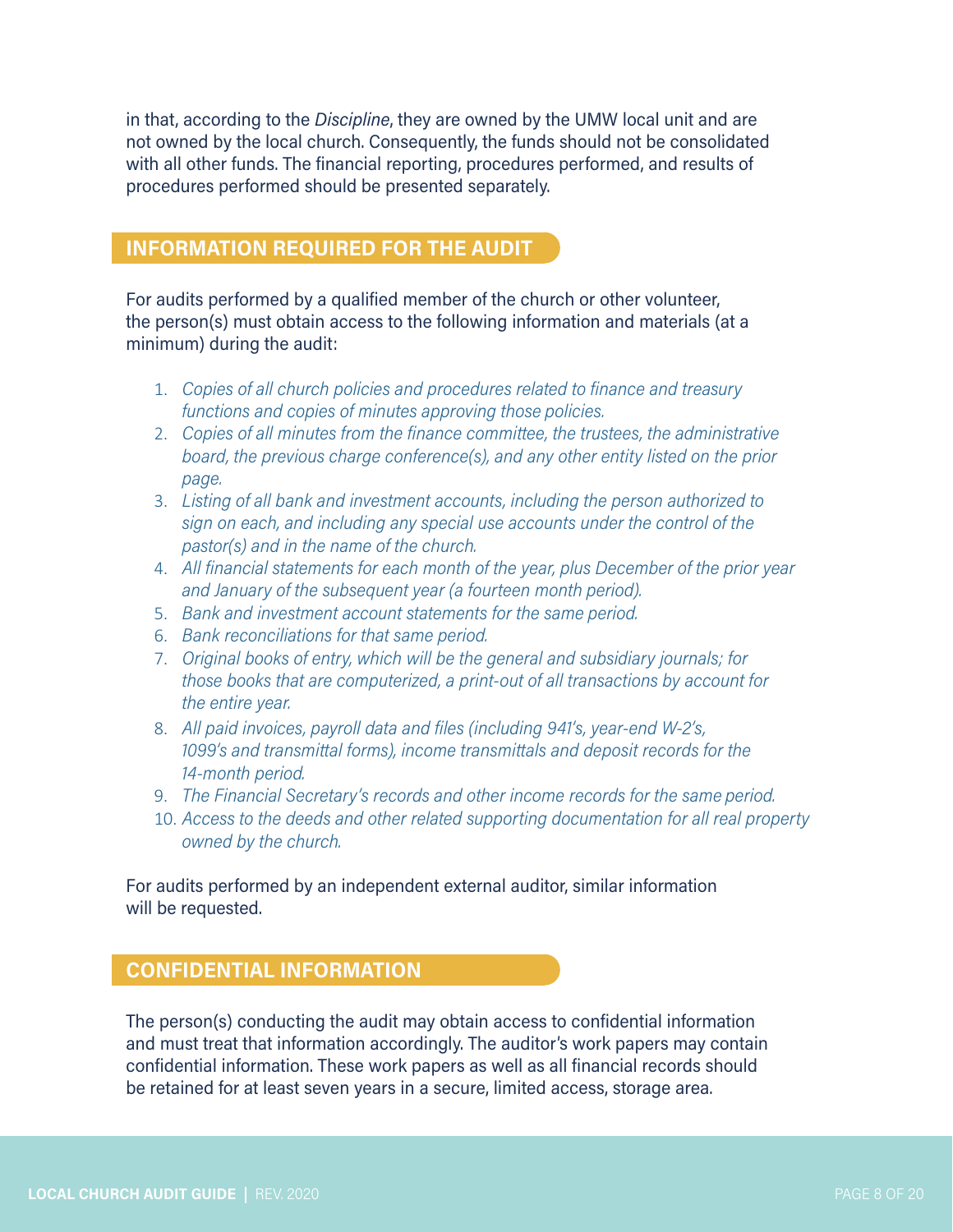#### **CONDUCTING THE AUDIT**

As discussed above, the audit may be performed via the following based on the amounts of the funds received (averaged over the prior three years):

- *Procedures conducted by an independent member of the church or volunteer.*
- *Procedures conducted by an independent accountant hired by the church.*
- *Financial Statement Audit performed by an independent CPA hired by the church.*

For recommended procedure evaluations, the auditor (either a volunteer or CPA) should meet with church leadership (including the finance or audit committee) and determine the procedures to be performed to ensure all necessary financial information is included in the scope of the procedures. It is worth noting that church leadership will be responsible for identifying all financial information and processes to be included in the scope of the procedures. As part of an AUP engagement, the auditor should work to understand the church's internal controls within the processes being audited and then communicate any deficiencies identified during the performance of the procedures.

For financial statement audit engagements, the CPA will conduct the audit in accordance with generally accepted auditing standards to obtain reasonable assurance that the financial statements are not materially misstated. As part of the audit, the CPA will communicate any significant internal control deficiencies identified during the audit.

#### **INTERNAL CONTROLS REVIEW**

As part of the audit, it is essential that the internal control structure for receipts and disbursements procedures be reviewed regardless of the size of the church. The internal control structure is the process that assures the local church's *operational*  efficiency and effectiveness, that its financial reporting is reliable, that it is complying with the *Discipline* and with laws, and that its assets are safeguarded. The internal control process should be in place on paper as well as in practice. Internal control systems that are only policy and are not enforced are no better than having no system at all.

The following guidelines are intended to assist those with financial responsibilities in local churches to identify and implement basic internal control procedures. These minimum standards should be increased for churches with higher volumes of transactions and should be considered for lower volumes of transactions. Ideally, all local churches will meet these minimum standards and these procedures should be reviewed to ensure practice of each of these during the annual evaluation.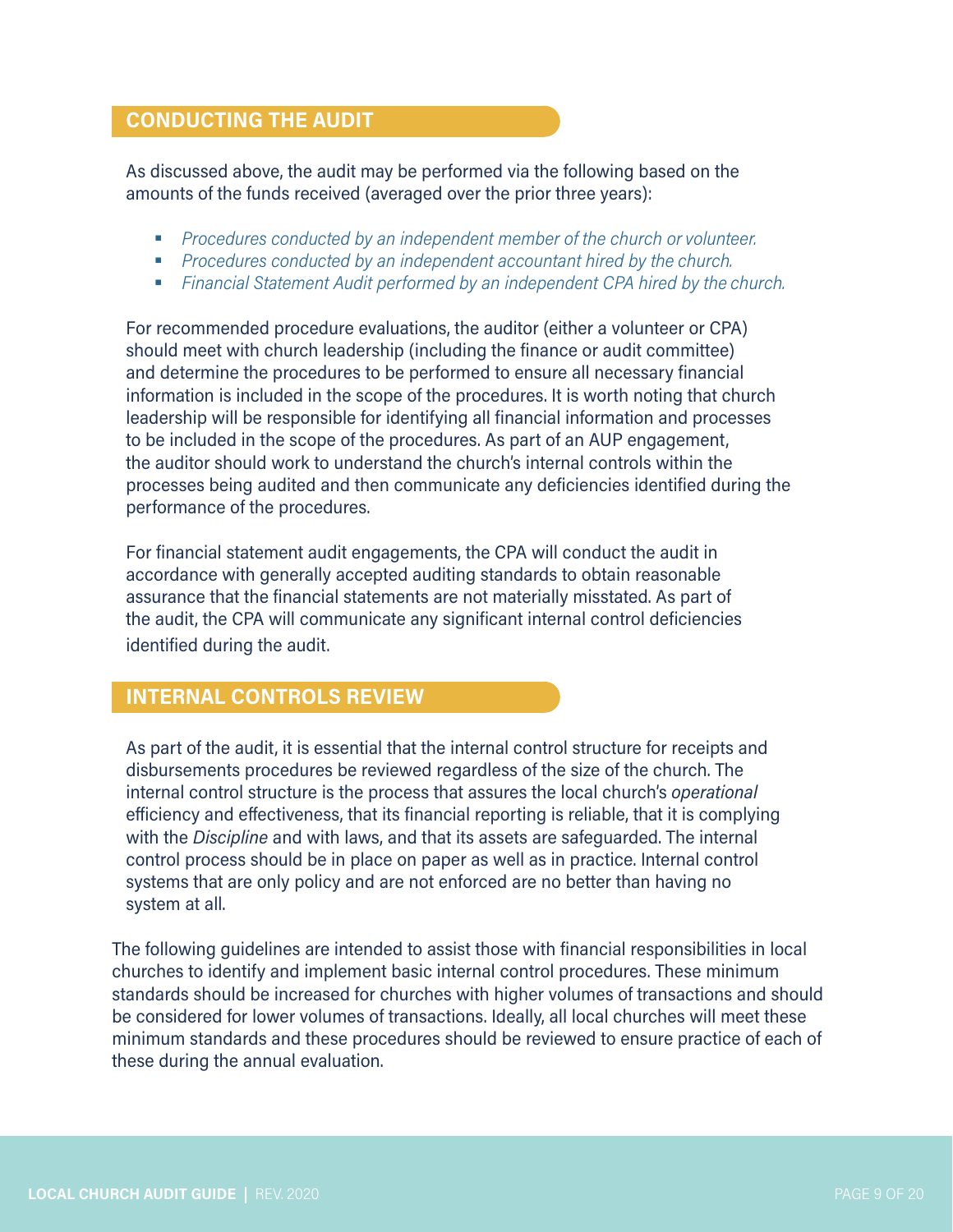#### **RECEIPTS AND DISBURSEMENTS**

- *Treasurer and Financial Secretary should not be the same person and should not be in the same immediate family residing in the same household.*
- *Counting team (at least two unrelated persons) should count offerings and document totals – not treasurer and not financial secretary.*
- *Offerings should be deposited the same or next business day.*
- *Offering count details should be given to financial secretary for recording.*
- *Offering totals should be given to the treasurer or financial secretary to record deposit.*
- *The Financial Secretary's deposit log should be compared to the bank statement to verify deposits (by bank reconciliation reviewer).*
- *At least two persons should be listed as authorized signatures on all accounts. This should also be the case for setting up electronic payments (or EFTs). For EFTs, one of those individuals should be a Trustee or a member of the Finance Committee (other than the Secretary or Treasurer).*
- *The Treasurer is authorized to make electronic payments of bills. The Treasurer shall maintain support for every electronic payment just as with the support for paper checks.*
- **Financial policy and authority guidelines should be written and approved by the** *Finance Committee.*
- *Invoices should be required for all payments from all accounts.*
- *Someone other than the treasurer (with authority by Finance Committee) should approve invoices for payment.*
- *Typically, the Treasurer should make payments only after the invoice is approved. A policy may be implemented where routine, budgeted expenses (i.e., rent/mortgage, electric bill, etc.) may be paid without recurring approval; non‐ routine expenses must be approved prior to payment.*

#### **REPORTING AND REVIEW**

- *All accounts should be reconciled monthly.*
- *Someone other than treasurer should review bank reconciliation at least semiannually – including bank statements, invoices, checks written, and financial reports.*
- *The Treasurer should make detailed report of budget and designated fund activities to the Finance Committee at least quarterly.*

## **TAX REPORTING REQUIREMENTS**

 *W‐2s must be issued for employees, including pastors, and 1099s issued for nonemployee compensation by January 31 for preceding year (federal law requirement).*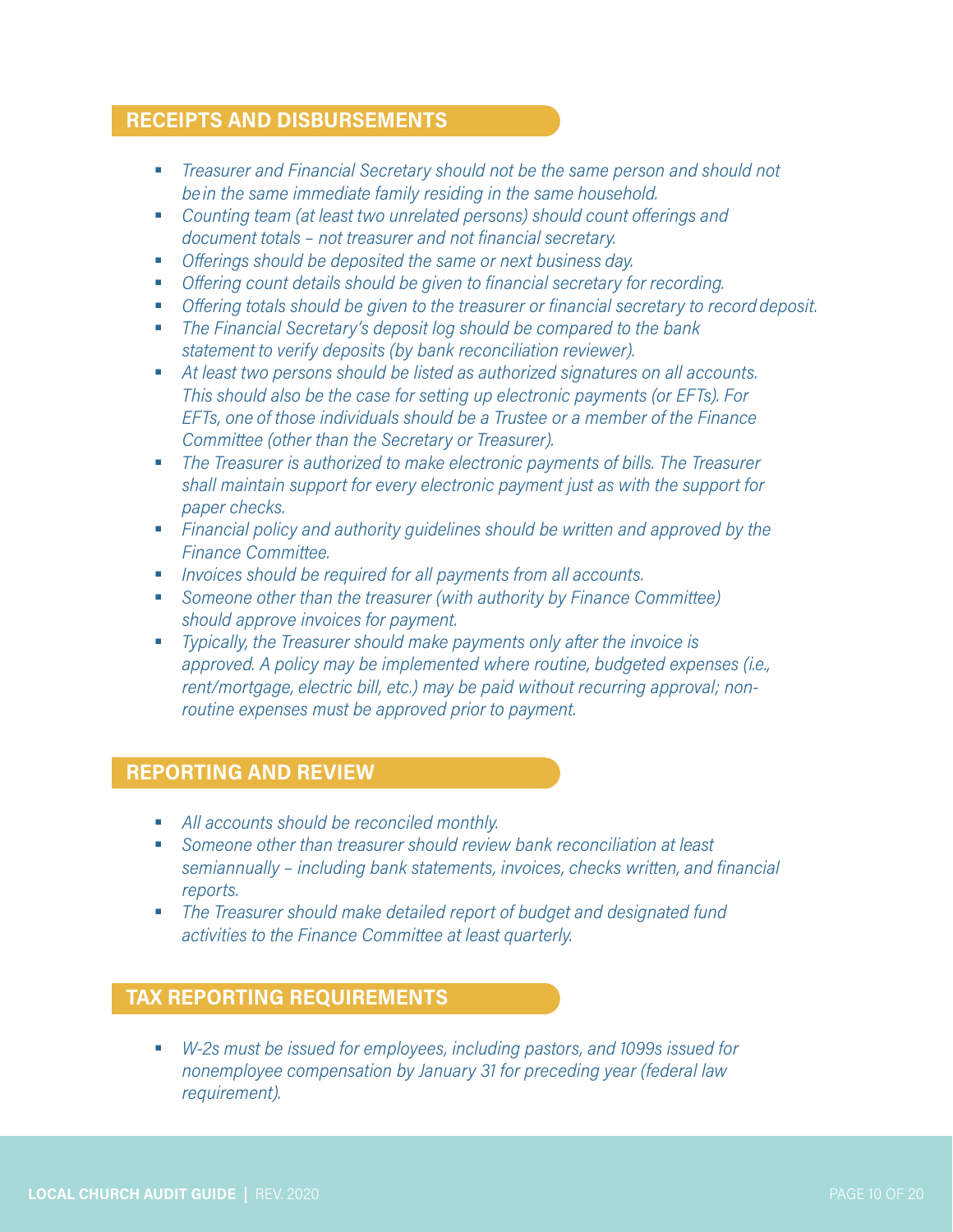- *Payroll tax forms and deposits done as required for payroll amount (federal law requirement) – payroll reporting should be completed for the IRS and SSA by appropriate due date for filing method.*
- *Housing allowance or exclusions approved annually at charge conference and kept on file (federal law requirement).*

#### **OTHER GENERAL REQUIREMENTS**

- *Prepare list of all church property for insurance purposes include item description, serial number and value.*
- *Prepare list of safety deposit box contents update authority as needed access should be allowed by two unrelated people.*
- *Computer records are backed up and password protected for security.*
- *Ideally, four individuals are required for regular financial procedures: financial secretary, treasurer, person to review and approve invoices and person to review bank reconciliations. It is possible for this to be accomplished with 3 individuals if proper segregation is achieved.*

The steps outlined in this section have been compiled into a checklist for easier use during an audit. This checklist is included as Appendix B. When all the audit review steps have been completed, the auditor should review the work done with the church treasurer and financial secretary, endeavor to answer any lingering questions, then consider preparation of the report of the audit.

#### **AUDITOR'S WRITTEN REPORT**

The type of report provided at the conclusion of the audit will be dependent on the type of audit performed. For agreed upon procedure and financial statement audits performed by an independent CPA, professional audit standards will dictate the reporting provided by the auditor.

For audits performed by church member, the reporting ideally will provide the following, at a minimum:

- 1. *Listing of Procedures Performed and Related Results.*
- 2. *Statement of Financial Position (balance sheet or listing of all assets and liabilities if full financial statements are not prepared for the church).*
- 3. *Statement of changes in net assets (statement of activities or listing of all income and expenses if full financial statements are not prepared for the church).*
- 4. *Comments, if any, on internal control deficiencies or issues with church procedures noted during the evaluation.*

The reporting should be provided in written format to the audit committee (or finance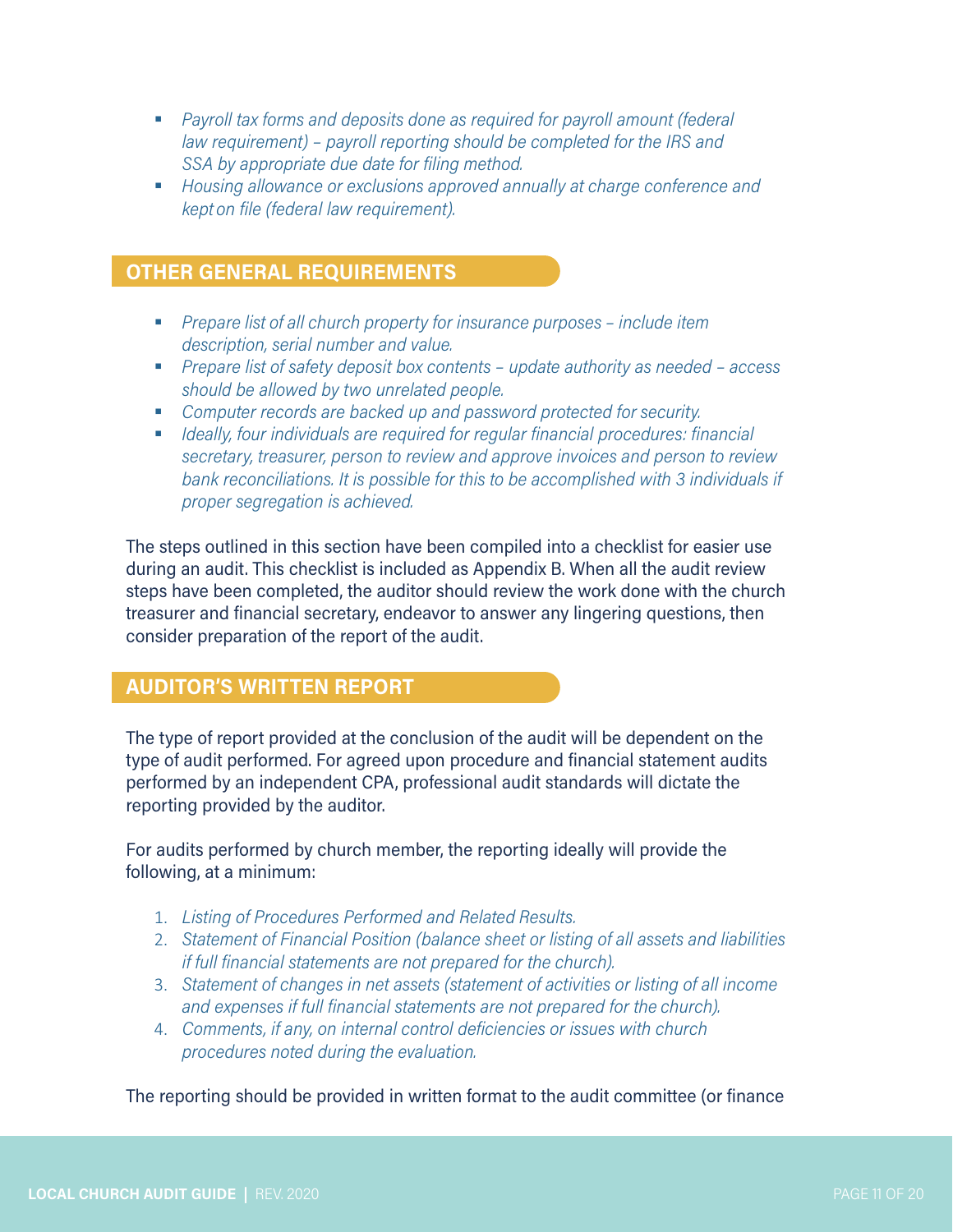committee if there is no audit committee) to disclose the results of testing and any findings or observations during the audit. The *Discipline* requires that the report ultimately be delivered to the Charge Conference.

#### **AUDIT REPORT PREPARATION**

While the audit report is in draft format, the auditor should meet with the audit or finance committee to discuss the audit report. The final audit report, along with any responses the finance committee may choose to add, should then be delivered to the charge conference.

If the auditor meets with either the finance committee or the charge conference, the committee should be made aware of restrictions on closed meetings in the *Discipline*. Although church meetings generally must be open to all, discussions with accountants and matters involving personnel issues may be held in closed meetings if confidential information is likely to be disclosed. Examples of discussions that should happen in closed session include, but are not limited to, suspicion of inappropriate use of church funds or embezzlement. Suspicions should not be discussed in open meetings. Closed meetings will include only the members of the committee that is meeting, plus any invited guests, such as the auditor or the church's legal advisor. The committee should be aware of the manner in which closed meetings must be reported, as set out in the *Discipline*. The appropriate paragraph of the *Discipline* should be provided to the legal advisor prior to the meeting.

When the auditor has delivered the audit to the charge conference with responses of the finance committee, the audit process is finished for that fiscal year. The auditor's findings and Report of the Annual Audit should be kept by the church permanently. The reports should be provided to the subsequent year's audit team for review in preparation for the next audit.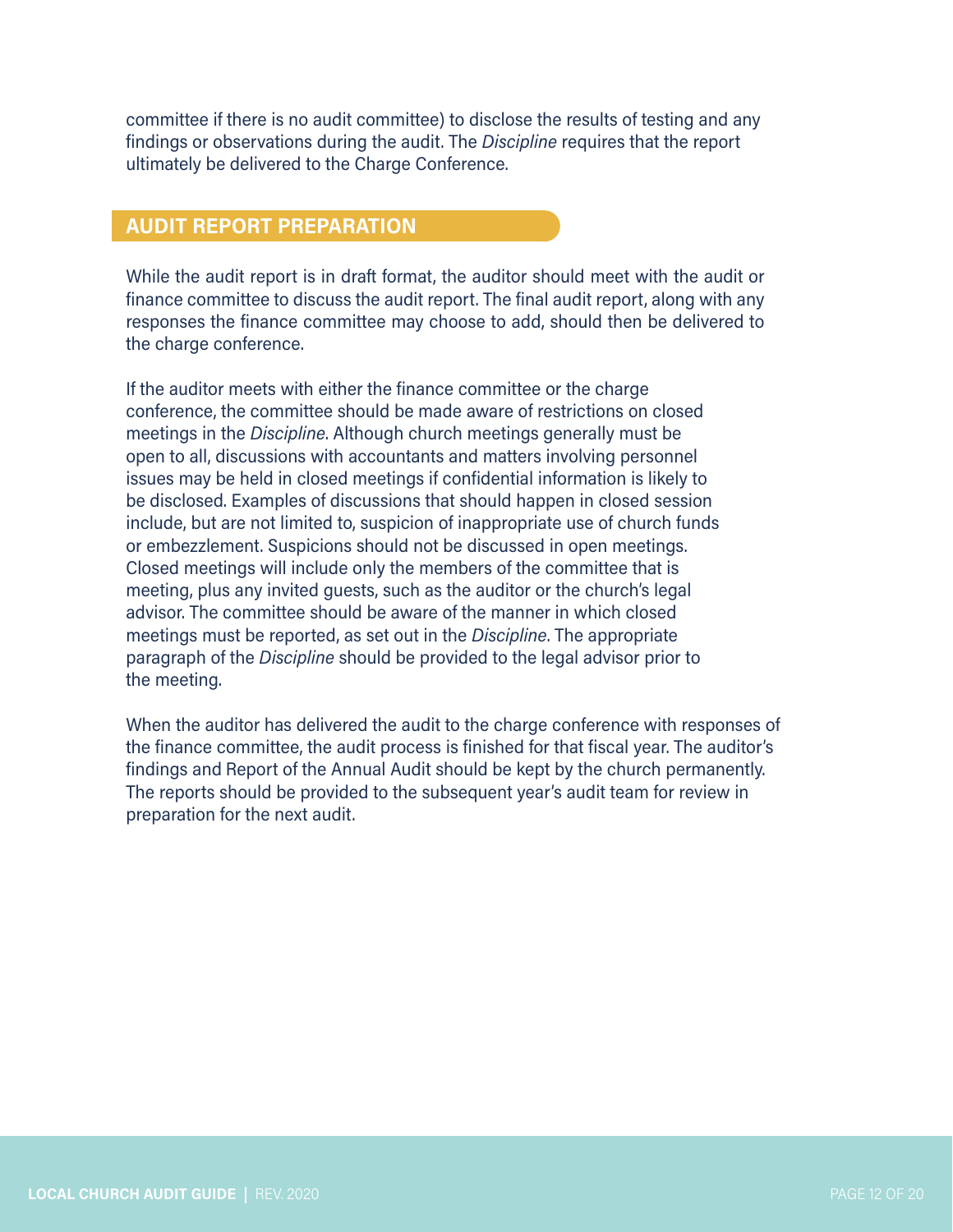## **Appendix A**

## **Local Church Audit Guide Recommended Procedures**

- 1. Obtain a copy of (1) the previous year end's balance sheet (statement of financial position) and "statement of income and expenses" (statement of activities) for the year then ended and (2) the balance sheet and year-to-date statement of income and expenses available as of the end of the current year (the "Test Period"). For both sets of statements, agree each amount on such financial statements to the corresponding amounts in the church's general ledger. (Note: The statements used should be the same ones provided to and used by the church's Finance Committee.)
- 2. Using the balance sheet as of the end of the Test Period, identify any "credit" account balances included in the "Assets" section of the church's balance sheet or "debit" balances included in the "Liabilities" or "Equity" or "Net Assets" sections of the balance sheet. For all such balances identified, obtain an explanation from the church's accountant of the nature of the account and why it has a "credit" (for asset accounts) or "debit" (for" liability" or "net assets" accounts) balance. Summarize such explanation(s) in your report to the finance committee.
- 3. If the balance sheet at the end of the Test Period reflects an accumulated deficit, ask the church's accountant to explain the source or sources of the funding for that deficit, and provide the explanation in the final report to the Finance Committee. (Note: sources of funding for the deficit might include one or more of the following: bank borrowings, negative working capital (e.g., accounts payable and other short‐term liabilities exceed cash balances), restricted assets used to support ongoing church operations).
- 4. Cash balances ‐ Obtain copies of the monthly bank statements and corresponding bank reconciliations for each church bank account for the end of the Test Period and for one other month end during the Test Period, and perform the following:
	- a. *Agree the "balance per bank" from the reconciliation to the corresponding ending balance of the bank statement, and the "balance per books" (or general ledger) to the corresponding amount in the church's general ledger.*
	- b. *Obtain written confirmation of such balances directly from the bank or banks.*
	- c. *If there are deposits in transit included in the bank reconciliations, agree such amounts to the following month's bank statements. If such deposits are not recorded by the bank in the church's bank statements in the following month within three business days following the preceding month end, obtain an explanation for the delay from the church's accountant, and include that explanation in the final report to church's Finance Committee.*
	- d. *If there are outstanding checks included in the reconciliations, select fifteen checks from the following month's bank statement(s) that have dates on or before the date of the end of the bank reconciliation tested. Agree the amounts of selected checks to the corresponding outstanding check amounts included in the list of outstanding checks included in the bank reconciliation being tested. (For example, to test the completeness of the list of outstanding check list used in the bank reconciliation for December 2019, select checks from the January 2020 bank statement with dates on or before December*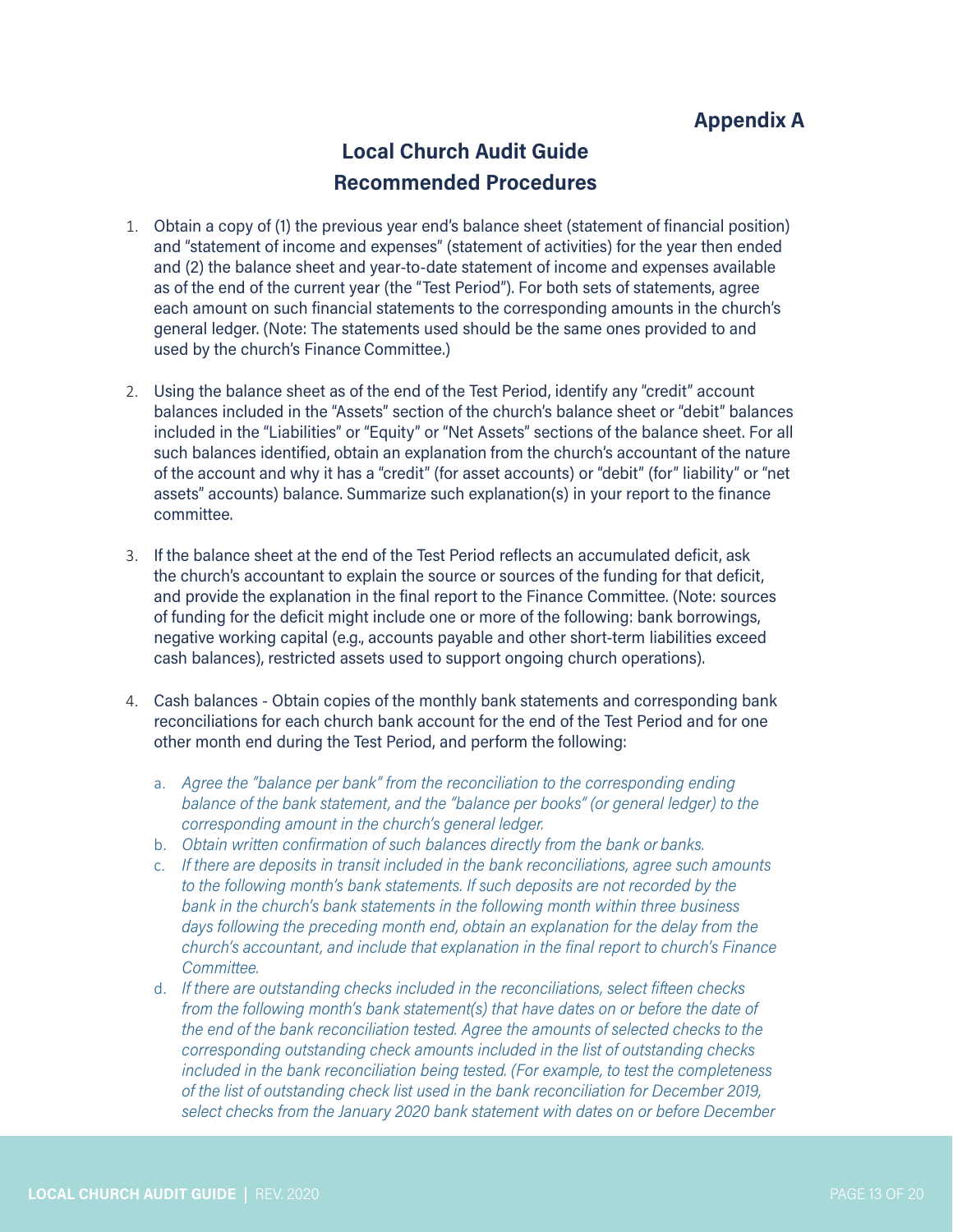*31, 2019) and agree them to the corresponding amounts included on the December 2019 bank reconciliation.)*

- e. *Prove the mathematical accuracy of the total dollar amount of outstanding checks included in the bank reconciliation(s) by adding the list(s) of outstanding checks and agreeing that amount to the total amount used in the bank reconciliation(s).*
- f. *Include a listing of outstanding checks that have been outstanding more than six months in your final report to the Finance Committee.*
- g. *Obtain an explanation of any other reconciling items used in the bank reconciliation(s), and include the explanation of any significant reconciling items in the final report to the Finance Committee.*
- h. *Agree each General Ledger cash balance as of December 31 of the prior year (for example, if these procedures are performed in 2020, use balances as of December 31, 2019) to the corresponding year‐end cash amount included in a copy of the church's signed "cash" report filed with the Conference office.*
- 5. Investments Obtain a listing of individual investments comprising the balance or balances of any investments included in the church's balance sheet as of the end of December of the previous year and as of the end of the Test Period, and perform the following procedures as of the end of the Test Period (It would be unusual if the church has no "investment" account(s)). At least a small number of members in larger churches sometimes give stocks or bonds to their churches in lieu of or in addition to cash gifts due to the tax advantages associated with such gifts. However, if the Church does not have such account or accounts, skip this step.):
	- a. *Add the individual investment amounts comprising each investment account included on the Church's balance sheet, and agree each such amount to the corresponding amount in church's balance sheet.*
	- b. *Agree the amount of each individual investment on the listing to the corresponding amount on the appropriate reports received from the investment custodian(s) or trustee(s) used by the Church.*
	- c. *Obtain written confirmation of all investment balances from the investment custodian(s) or trustee(s), including the number of shares or bonds held for each security, the cost basis for each security, and the market value for each security as of the end of the testing period.*
	- d. *Select five "withdrawal" transactions at random from the monthly or quarterly investment reports received from the investment trustee(s) or custodian(s) for the Test Period. Agree the proceeds from such withdrawals to corresponding deposits recorded in the church's cash account(s).*
	- e. *Understand where invested funds are held (i.e., the custodian) and ensure that a Service Organization Control report is received from the custodian, or some other assurance is provided that the funds are accounted for accurately and the custodian has adequate and effective internal controls.*
- 6. Church Property Obtain a listing of all property owned or occupied by the church and perform the following:
	- a. *Request the title and/or deed to the land, building and vehicles.*
	- b. *Determine and report where the title and deeds are maintained.*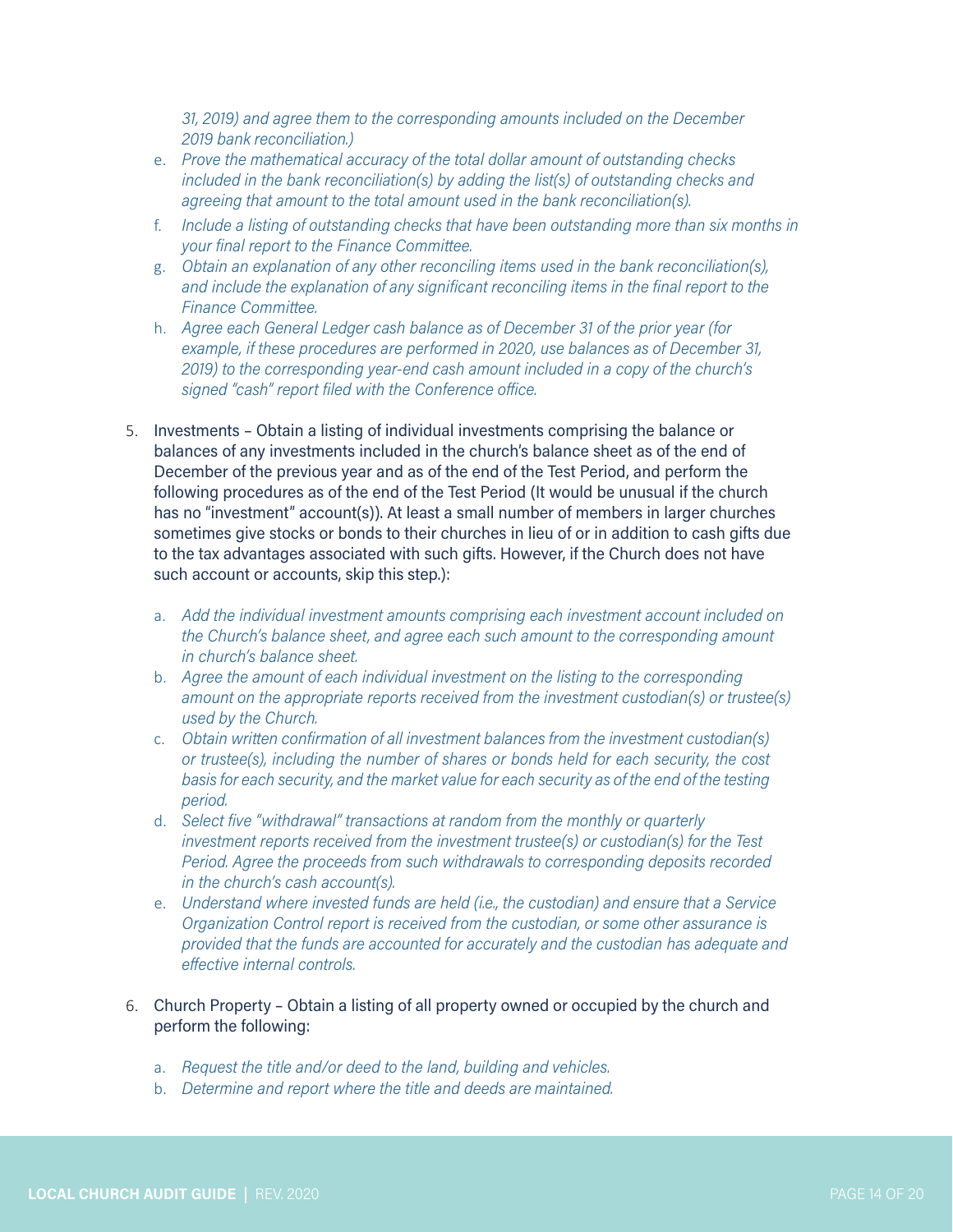- c. *Determine through discussions with management whether insurance is in place for all of the identified assets. Report the amount of coverage and the type of insurance.*
- d. *Assess any impact of ¶2501 and ¶2503 of the Discipline on the information to be presented in the audited annual financial statements or in the results of other procedures performed. According to ¶2501, "all properties of United Methodist local churches and other United Methodist agencies and institutions are held, in trust, for the benefit of the entire denomination, and ownership and usage of church property is subject to the Discipline." Consider these sections of the Discipline when documenting the listing of properties owned by the church as well as when documenting the ownership structure in the notes to the annual financial statements and the results of the audit procedures. An example of a footnote in audited financial statements might be as follows:*

#### *Note X -- Restrictions on Church Property*

*As indicated by ¶2501 of The Book of Discipline ("Discipline") of The United Methodist Church ("UMC"), titles to all real and personal property held by a local church are held "in trust" for the benefit of the UMC, and subject to the provisions of its Discipline. In addition, ¶2503 of the Discipline requires the inclusion of a "trust clause" in deeds for real property, which generally indicates the premises shall be kept, maintained, and disposed of for the benefit of the UMC, and subject to the Discipline. (Refer to the Discipline for its provisions.)*

- 7. Church Credit/Purchasing Cards Some churches provide credit cards to staff and certain committee chairpersons or members to use to purchase products and services for the church. If the church uses such credit cards, perform the following:
	- a. *Obtain a copy of the credit card statement(s) as of the end of the Test Period and for one other month‐end during the period. Using the statements provided by the card issuer, confirm the any card balance(s) from the previous month(s) were paid in the statement months. For example, if the end of the Test Period is April 2019 and the other month selected at random for testing is September 2018, confirm that any beginning of the month card balances due (i.e., card balances as of the end of March 2019 and August 2018) were paid in the months of April 2019 and September 2018. If not, confirm that the unpaid balances were reflected in the appropriate church balance sheet, and include any such unpaid balances in your report to the Finance Committee.*
	- b. *Additional credit and procurement card transaction testing should be performed as part of 11.c. below.*

#### 8. Tithes and offerings received:

- a. *Select six Sundays from the Test Period. For each Sunday selected, obtain a copy of the summary counting sheet prepared by the counters for that Sunday. Agree the amounts received as shown on the counting sheet to the corresponding amounts recorded in the church's general ledger for that Sunday.*
- b. *Select twelve "credit" entries from the church's various "revenue" accounts recorded in the General Ledger or Cash Receipts Journal (or similar accounting record) during the Test Period. Agree the amounts selected into the corresponding bank deposit recorded in the church's bank statements and to giving records of the church. (Note: the amount*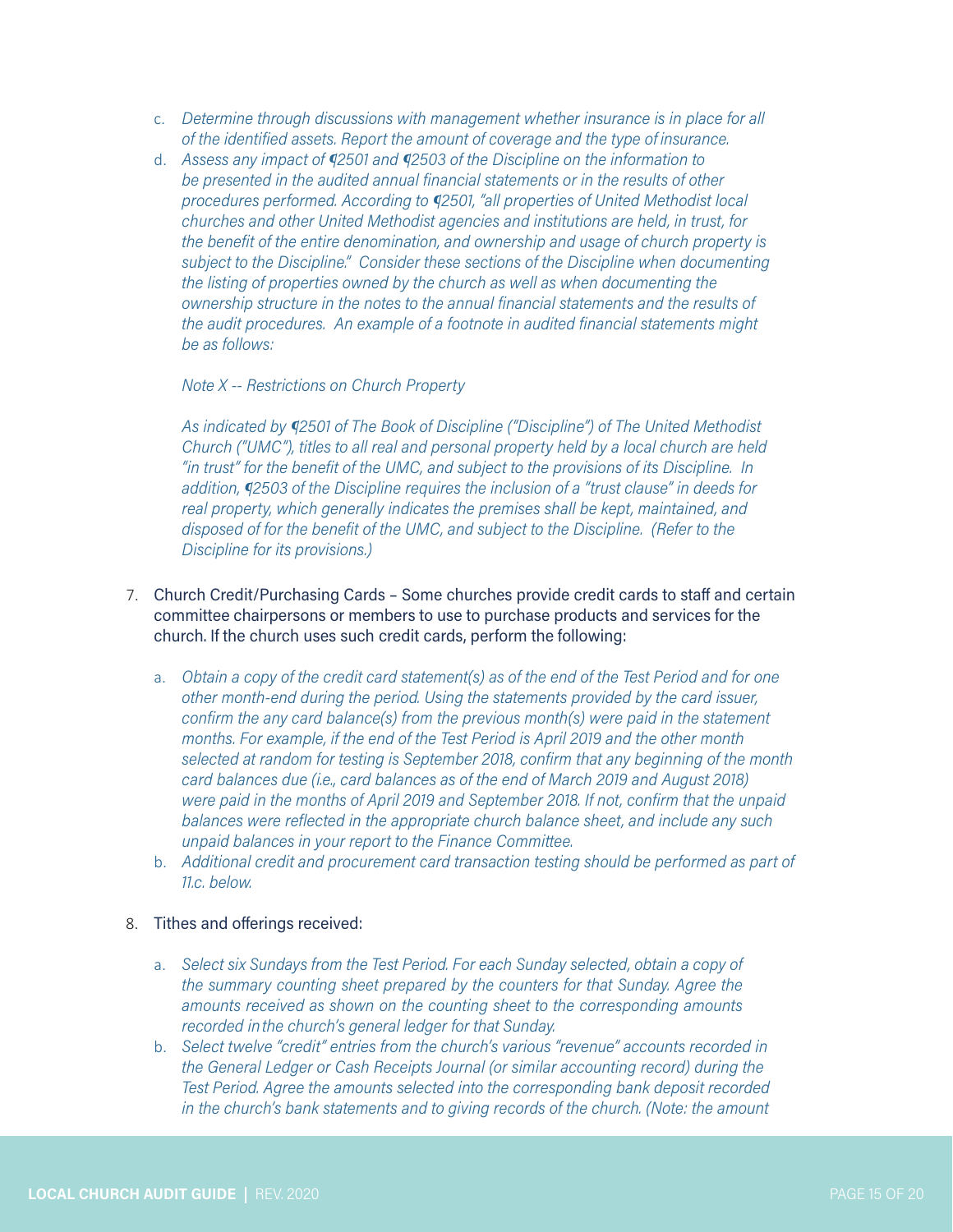*selected will likely be one of several entries that together add to the total deposit reflected in the bank statement. If that is the case, agree the specific general ledger entry from the general ledger to the list of entries that comprise the total deposit, and prove the arithmetic accuracy of the listing to ensure the total of the list of entries agrees with the total deposit reflected in the bank statement.)*

- c. *Verify with the church's accountant (i.e., the staff person responsible for maintaining the general ledger and other accounting records for the church) that he or she has no ability to record entries in or otherwise alter the individual giving records of the church or distribute annual or interim individual giving statements provided to members or others who contribute money or other gifts to the church. Also, confirm such individual does not participate in counting the Sunday offerings.*
- d. *Verify that the church's financial secretary (the person responsible for maintaining the individual giving records of the church used to provide church members with annual giving statements at year‐end) that he or she has no ability to record entries in the accounting records (general ledger, payroll ledger, and other subsidiary accounting records other than the individual records of the church) or otherwise alter such records. Also, confirm such individual does not participate in counting the Sunday offerings.*
- e. *Select five (5) journal entries in the general ledger recorded to revenue accounts during the Test Period from sources other than cash receipts or cash disbursements. Agree the amounts of such journal entries to supporting documentation, and determine the propriety of such journal based on the supporting documents reviewed. Include in your report a description of any journal entries for which supporting documentation was not available, or where you could not conclude entries were appropriate and necessary.*
- 9. Other income If the church has other sources of income (e.g., childcare or preschool tuition and fees, property rentals, and such amounts exceed ten (10) percent of the church's total revenues for any of the preceding three years, develop limited procedures to test the completeness and accuracy of such amounts, and describe the procedures performed and the results of such procedures in the final report to the Finance Committee. (Note: Any such procedures should be reviewed with and approved by the Finance Committee or its designee prior to any such procedures being performed.)
- 10. Donations For significant donations to the church (to be determined based on the size of each church), confirm with the donor the amount and intended purpose of the donation. Review to ensure the donation is being used in accordance with its intended purpose and has been accounted for completely and accurately.
- 11. Church expenses/expenditures and cash disbursements Judgmentally select twenty‐ four (24) expenditures recorded during the Test Period from the general ledger (if individual cash disbursements are recorded directly in the general ledger) or from the cash disbursements journal or register and payroll register or records (if the church posts a summary of expenses from such journals or registers.) In addition, judgmentally select 18 cash disbursements selected from bank statements covering the Test Period. (Note: Care should be taken to select a wide variety of expenditures for testing, and at least one entry for each month of the Testing Period.) For each individual expenditure or cash disbursement selected, perform the following:
	- a. *For salary or wage payments selected, agree the pay rate used to determine the payment to the applicable schedule of salaries and pay rates approved by the Staff Parish Relations*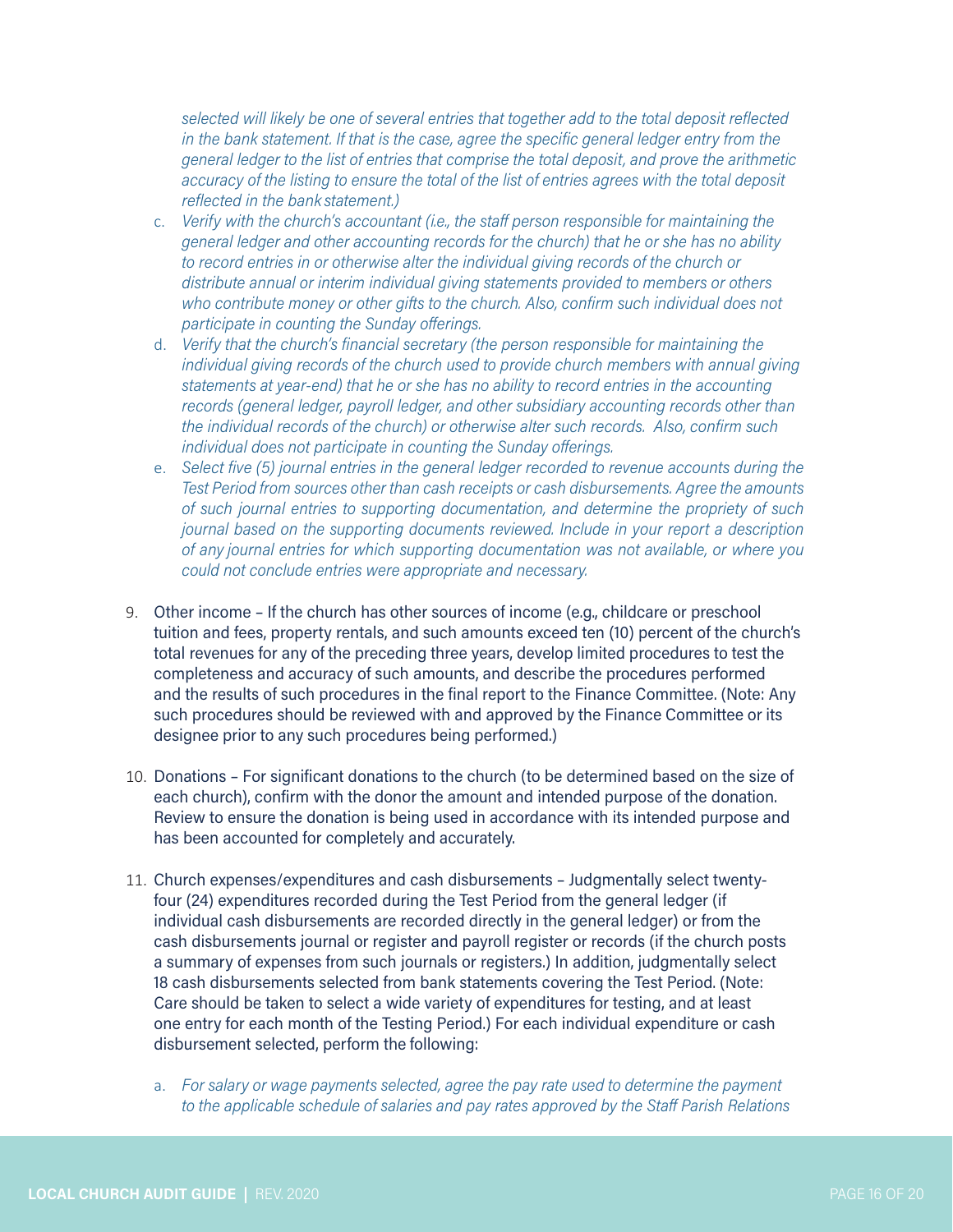*Committee. Recalculate the salary or wages paid based on such approved salary and wage rates and if applicable, the approved timecard or sheet (or similar record) approved by the employee's supervisor.*

- b. *For payroll tax or benefit payments, recalculate the amount of expense recorded and payment made or remitted based on approved tax or benefit rates in effect at the time of the payment.*
- c. *For expenditures paid for using a church credit or procurement card, agree the charge to a copy of the supplier receipts submitted as support for the charge, and determine the appropriateness of the specific expense account to which the charge was recorded. Confirm the credit card charge was approved for payment in accordance with the established practices of the church. Also, agree the charge for the month to inclusion in the monthly credit card statement received by the church and used as a basis to pay the monthly credit or procurement card charge.*
- d. *For expenditures paid using church‐issued checks, agree the amount of the expenditure selected to the supporting documentation (typically, this will be an invoice issued by the supplier of the products or services purchased or a supplier contract). Recalculate the charges on the invoice based on the quantities and unit costs listed on the invoice. Confirm the purchase was approved for payment in accordance with the established practices of the church. Agree the appropriate details (dollar amount of the purchase and the supplier's name)* to the cancelled check or appropriate details provided in the bank statement *received from the bank.*
- e. *For all expenditures, determine the account in which the expenditure was recorded was appropriate given the nature of the expenditure and consistent with the established practices of the church.*
- 12. Review all insurance policies in effect (according to church leadership) and ensure adequate types and levels of coverage are in place for local church needs. If minimum requirements for coverage are set by the annual conference, ensure policy levels comply with these minimum levels.
- 13. In accordance with the *Discipline* ¶258.4.b, review to ensure bonding is in place for the church treasurer. Further, review the bond amount with church leadership to ensure the bonding is appropriate for the assets held by the church. Review the current policy and payment information to ensure the bonding policy is current.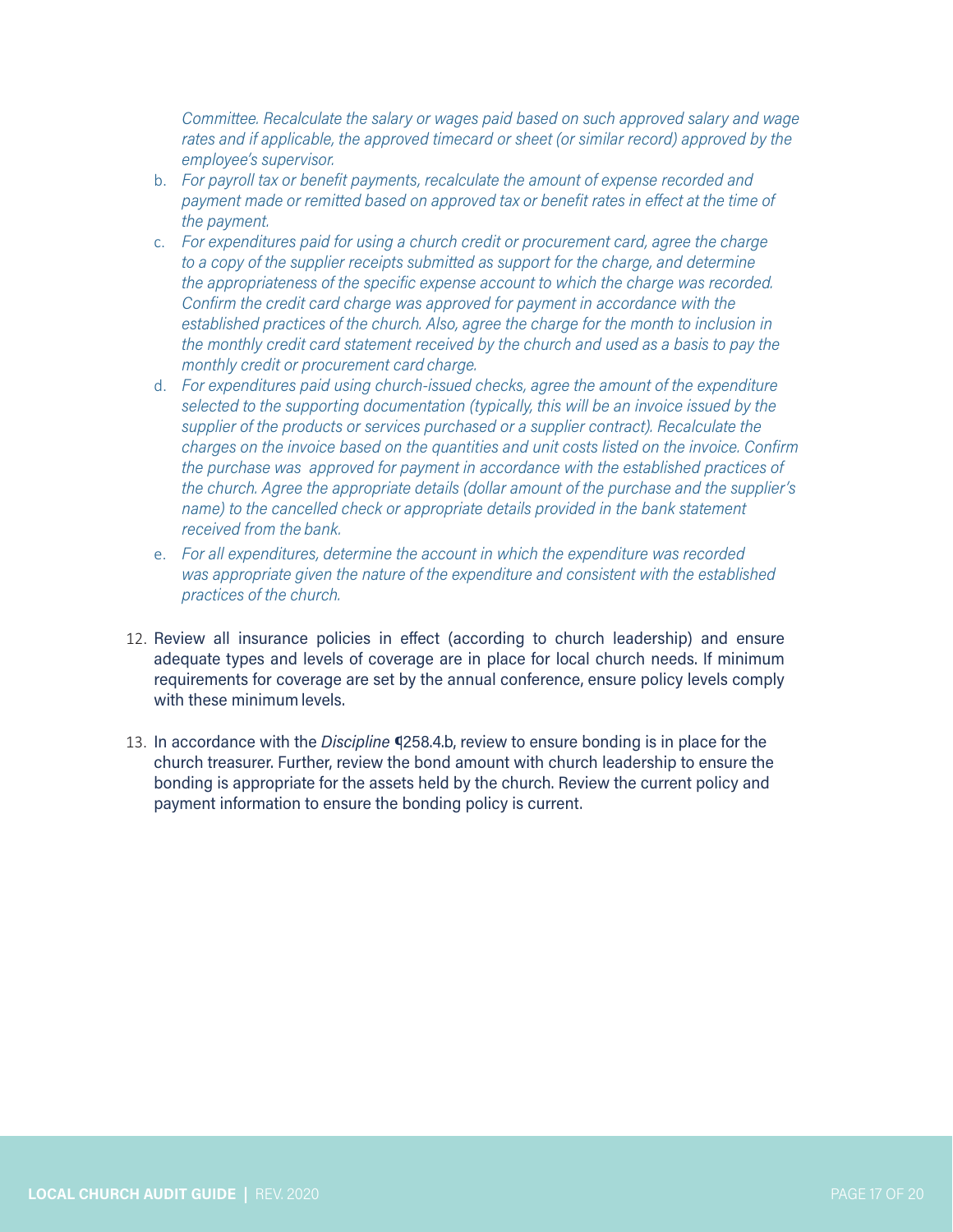## **Appendix B**

## **Local Church Audit Guide Internal Control Checklist**

During the performance of the audit/procedures, the auditor should review to determine whether the following internal controls are in place within the church:

| <b>CONTROL DESCRIPTION</b>                                                                                                                                                                                                                                                                                     | <b>CONTROL</b><br><b>IN PLACE</b><br>(YES/NO) | <b>IF "NO", DESCRIBE ANY</b><br><b>DEFICIENCIES</b> |
|----------------------------------------------------------------------------------------------------------------------------------------------------------------------------------------------------------------------------------------------------------------------------------------------------------------|-----------------------------------------------|-----------------------------------------------------|
| <b>Receipts and Disbursements</b>                                                                                                                                                                                                                                                                              |                                               |                                                     |
| 1. Treasurer and Financial Secretary should not be the same person<br>and should not be in the same immediate family residing in the<br>same household                                                                                                                                                         |                                               |                                                     |
| 2. Counting team (at least two unrelated persons) should count offerings<br>and document totals - not treasurer and not financial secretary                                                                                                                                                                    |                                               |                                                     |
| 3. Offerings should be deposited the same or next business day                                                                                                                                                                                                                                                 |                                               |                                                     |
| 4. Offering count details should be given to financial secretary for<br>recording                                                                                                                                                                                                                              |                                               |                                                     |
| 5. Offering totals should be given to the treasurer or financial secretary<br>to record deposit                                                                                                                                                                                                                |                                               |                                                     |
| 6. The Financial Secretary's deposit log should be compared to the bank<br>statement to verify deposits (by bank reconciliation reviewer)                                                                                                                                                                      |                                               |                                                     |
| 7. At least two persons should be listed as authorized signatures on<br>all accounts. This should also be the case for setting up electronic<br>payments (or EFTs). For EFTs, one of those individuals should be<br>a Trustee or a member of the Finance Committee (other than the<br>Secretary or Treasurer). |                                               |                                                     |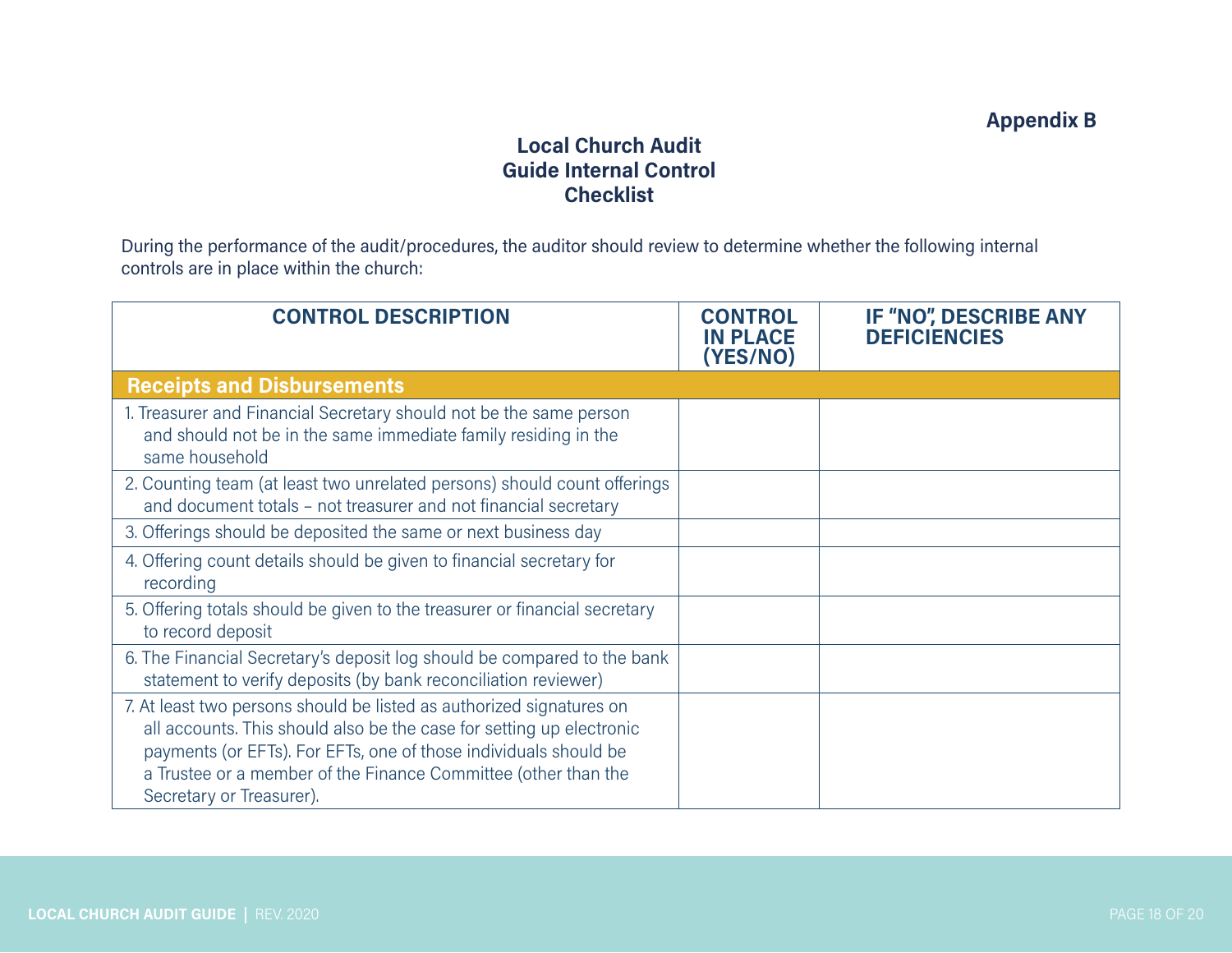| 8. The Treasurer is authorized to make electronic payments of bills. The<br>Treasurer shall maintain support for every electronic payment just<br>as with the support for paper checks.                                                                                                                  |  |
|----------------------------------------------------------------------------------------------------------------------------------------------------------------------------------------------------------------------------------------------------------------------------------------------------------|--|
| 9. Financial policy and authority guidelines should be written and<br>approved by the Finance Committee.                                                                                                                                                                                                 |  |
| 10. Invoices should be required for all payments from all accounts                                                                                                                                                                                                                                       |  |
| 11. Someone other than the treasurer (with authority by Finance<br>Committee) should approve invoices for payment                                                                                                                                                                                        |  |
| 12. Typically, the Treasurer should make payments only after the<br>invoice is approved. A policy may be implemented where routine,<br>budgeted expenses (i.e., rent/mortgage, electric bill, etc.) may be<br>paid without recurring approval; non-routine expenses must be<br>approved prior to payment |  |
| <b>REPORTING AND REVIEW</b>                                                                                                                                                                                                                                                                              |  |
| 1. All accounts should be reconciled monthly                                                                                                                                                                                                                                                             |  |
| 2. Someone other than treasurer should review bank reconciliation at<br>least ideally semiannually (but at least annually) - including bank<br>statements, invoices, checks written, and financial reports                                                                                               |  |
| 3. The Treasurer should make detailed report of budget and designated<br>fund activities to the Finance Committee (or Administrative Council if<br>Finance Committee approves this reporting) on a routine basis as the<br>committees meet                                                               |  |
| <b>TAX REPORTING REQUIREMENTS</b>                                                                                                                                                                                                                                                                        |  |
| 1. W-2s must be issued for employees, including pastors, and 1099s<br>issued for nonemployee compensation by January 31 for preceding<br>year (federal law requirement)                                                                                                                                  |  |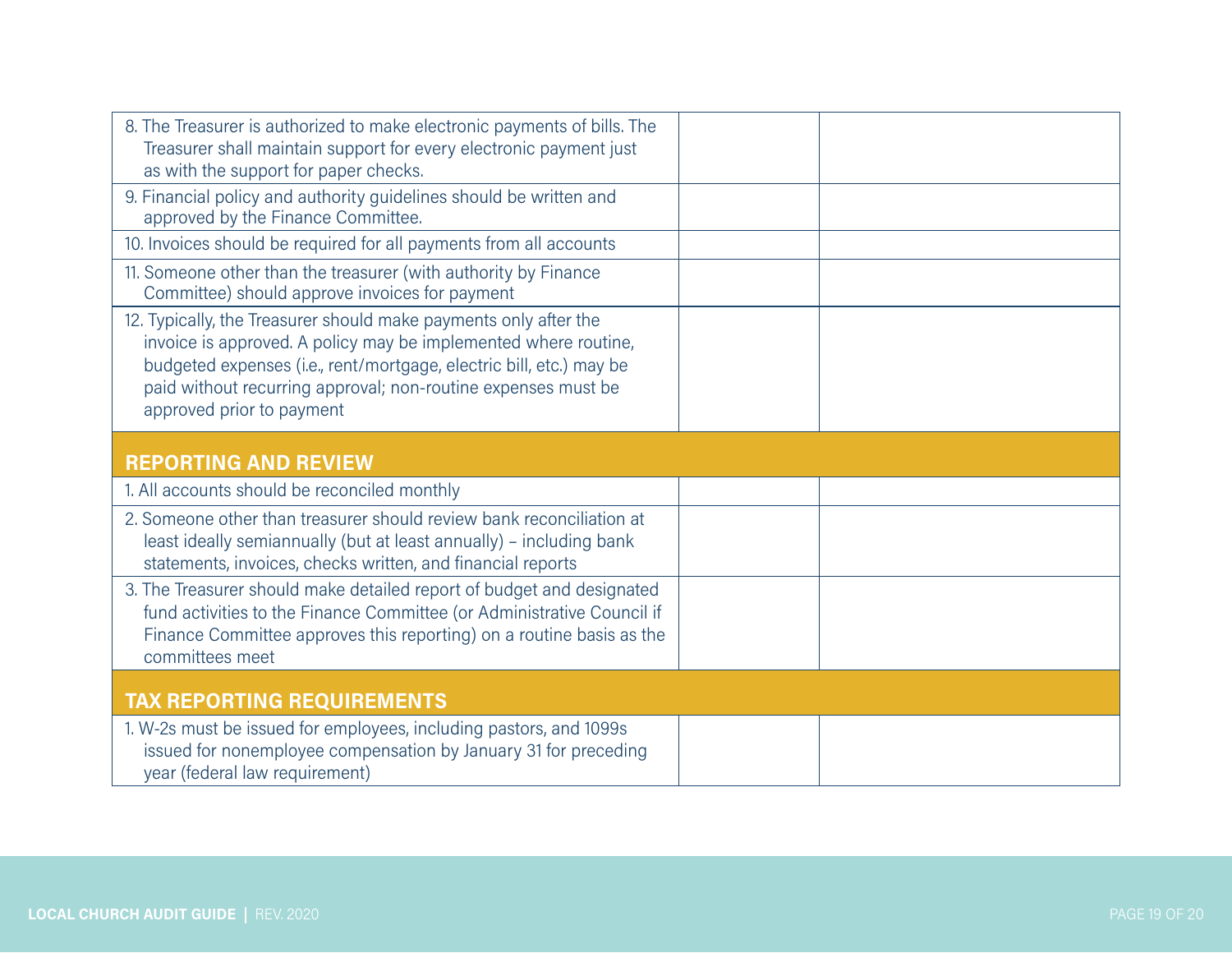| 2. Payroll tax forms and deposits done as required for payroll amount<br>(federal law requirement) - payroll reporting should be completed for<br>the IRS and SSA by appropriate due date for filing method |  |
|-------------------------------------------------------------------------------------------------------------------------------------------------------------------------------------------------------------|--|
| 3. Housing allowance or exclusions approved annually at charge<br>conference and kept on file (federal law requirement)                                                                                     |  |

| <b>CONTROL DESCRIPTION</b>                                                                                                                                                                                                                                                                                    | <b>CONTROL</b><br><b>IN PLACE</b><br>(YES/NO) | <b>IF "NO", DESCRIBE ANY</b><br><b>DEFICIENCIES</b> |
|---------------------------------------------------------------------------------------------------------------------------------------------------------------------------------------------------------------------------------------------------------------------------------------------------------------|-----------------------------------------------|-----------------------------------------------------|
| <b>OTHER GENERAL REQUIREMENTS</b>                                                                                                                                                                                                                                                                             |                                               |                                                     |
| 1. Prepare list of all church property for insurance purposes - include<br>item description, serial number and value                                                                                                                                                                                          |                                               |                                                     |
| 2. Prepare list of safety deposit box contents - update authority as<br>needed -access should be allowed by two unrelated people                                                                                                                                                                              |                                               |                                                     |
| 3. Computer records are backed up and password protected for security                                                                                                                                                                                                                                         |                                               |                                                     |
| 4. Ideally, four individuals are required for regular financial<br>procedures: financial secretary, treasurer, person to review and<br>approve invoices and person to review bank reconciliations. It is<br>possible for this to be accomplished with three individuals if proper<br>segregation is achieved. |                                               |                                                     |